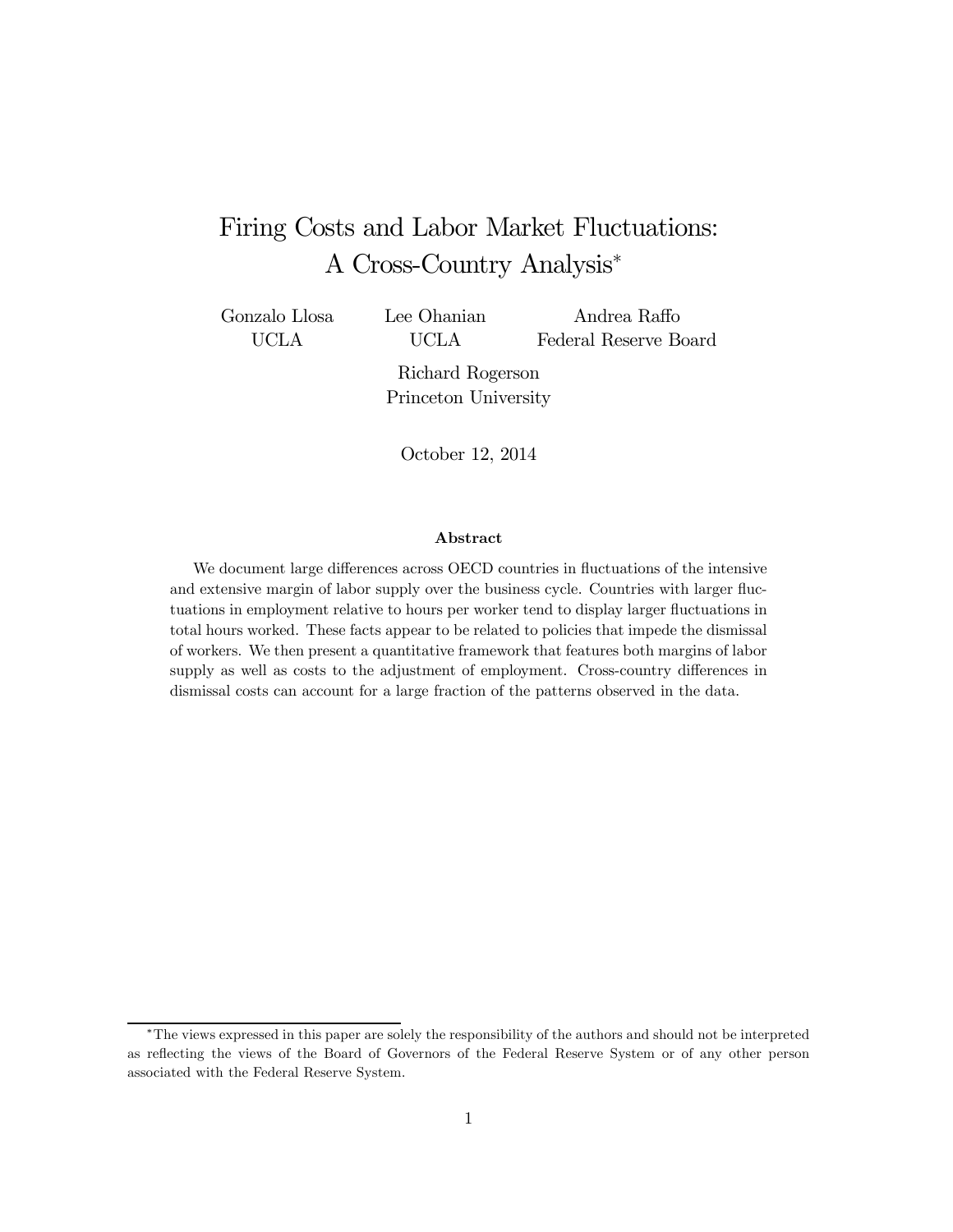# 1 Introduction

Motivated by the observation that aggregate labor market outcomes differ significantly across OECD countries, a large literature has emerged that seeks to assess the effects of policies on such outcomes. Much of this literature has focused on either steady-state differences or differences in secular trends.<sup>1</sup> This paper continues the effort to understand the connection between labor market policies and labor market outcomes, but instead focuses on crosscountry differences in business cycle fluctuations in the labor market.

Specifically, this paper is motivated by three facts derived from the recently constructed cross-country quarterly dataset on employment, hours per worker and total hours in Ohanian and Raffo (2011). First, there are substantial differences in the relative volatility of hours per worker (intensive margin) and employment (extensive margin) over the business cycle across countries. Second, countries that have lower business cycle fluctuations in employment relative to output also have lower fluctuations in total hours worked relative to output. Third, countries with relatively higher fluctuations in employment relative to hours per worker also exhibit employment fluctuations that are more highly correlated with output.

One plausible candidate that could generate these differences is policies that affect the size of costs associated with worker dismissal, since a large literature has documented significant differences in these costs across countries. Intuitively, holding all else constant, higher firing costs would be expected to lead to relatively more fluctuations along the intensive margin and less along the extensive margin. In fact, there is a positive correlation between measures of firing costs that exist in the literature and the magnitude of intensive margin fluctuations relative to extensive margin fluctuations. In this paper we assess the extent to which differences along this one dimension can quantitatively account for the nature of differences in

<sup>&</sup>lt;sup>1</sup>See Prescott (2004), Rogerson (2006, 2007, 2008), Ohanian et al. (2008) among others.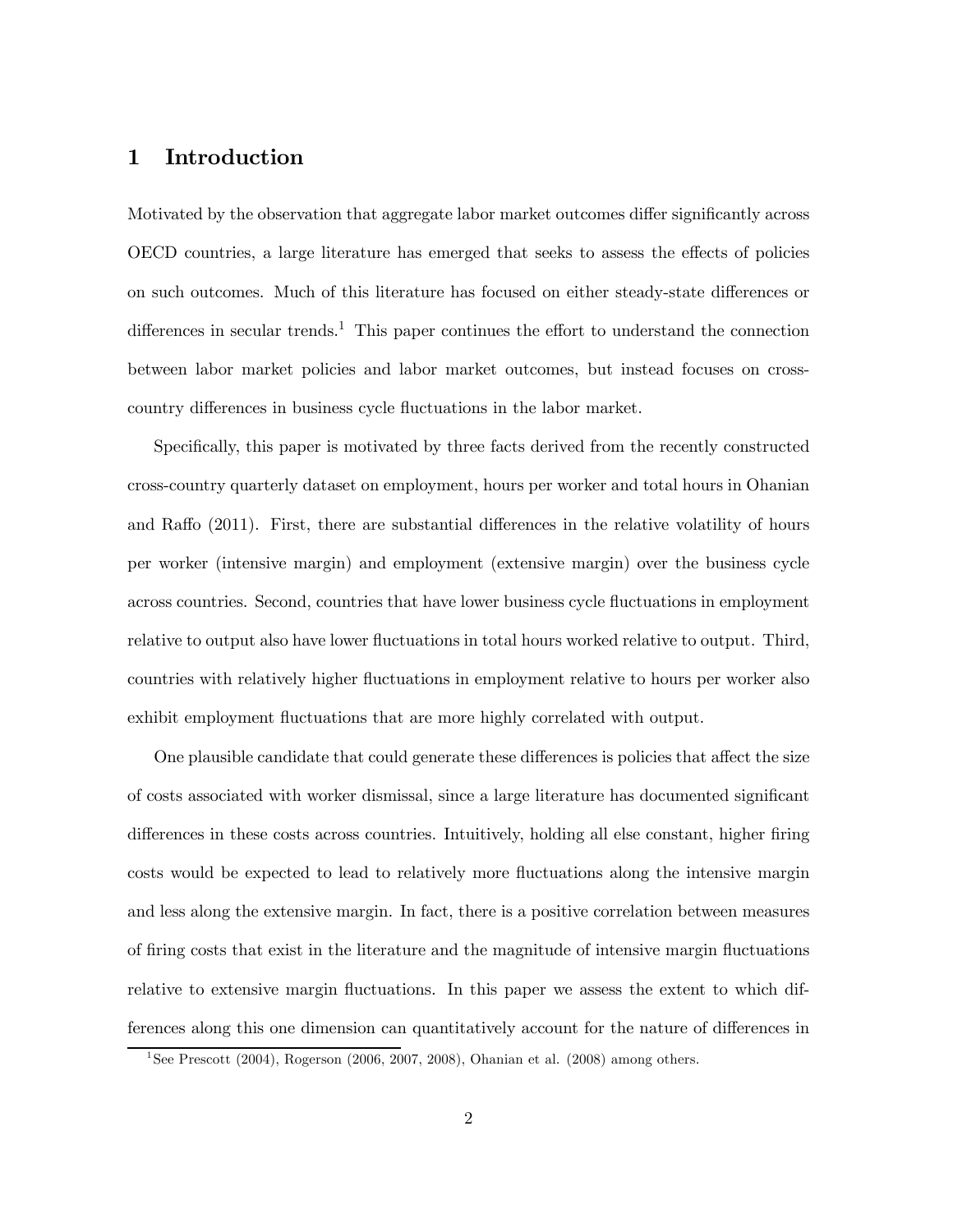labor market fluctuations across countries.

We carry out this quantitative assessment using a relatively standard real business cycle model extended to allow for labor supply fluctuations along both the intensive and extensive margin. Previous quantitative analyses of firing costs have typically assumed that labor is indivisible, implicitly specifying that all adjustment takes place on the employment margin, with no response on the intensive margin. We calibrate the model so that it is consistent with a standard set of first moments for the US economy as well as the nature of fluctuations along the extensive and intensive margins. We then vary the magnitude of dismissal costs and examine how this affects labor market fluctuations. Specifically, we ask whether differences along this one dimensions can quantitatively generate the differences that we document in the cross country data. We note that while it is intuitive that dismissal costs could account for some of the differences, there is no presumption that dismissal costs are the sole factor responsible for these differences, or even that it is the most important.

Our main finding is that differences in dismissal costs can account for a large share of the differences found in the cross country data. Interestingly, our results also indicate that abstracting from the presence of an intensive margin when evaluating the effects of firing costs is extremely important quantitatively. In particular, if we assume that there are no costs associated with employment adjustment in the US, we find that even very small firing costs relative to those observed in the cross-country data will virtually shut down fluctuations in employment, with effectively all fluctuations taking place along the intensive margin. Previous work that did not include an intensive margin severely underestimated the size of the effect on employment fluctuations precisely because they did not allow an alternative margin of adjustment.

Even if the US is assumed to have no legislated firing costs, one might think that it is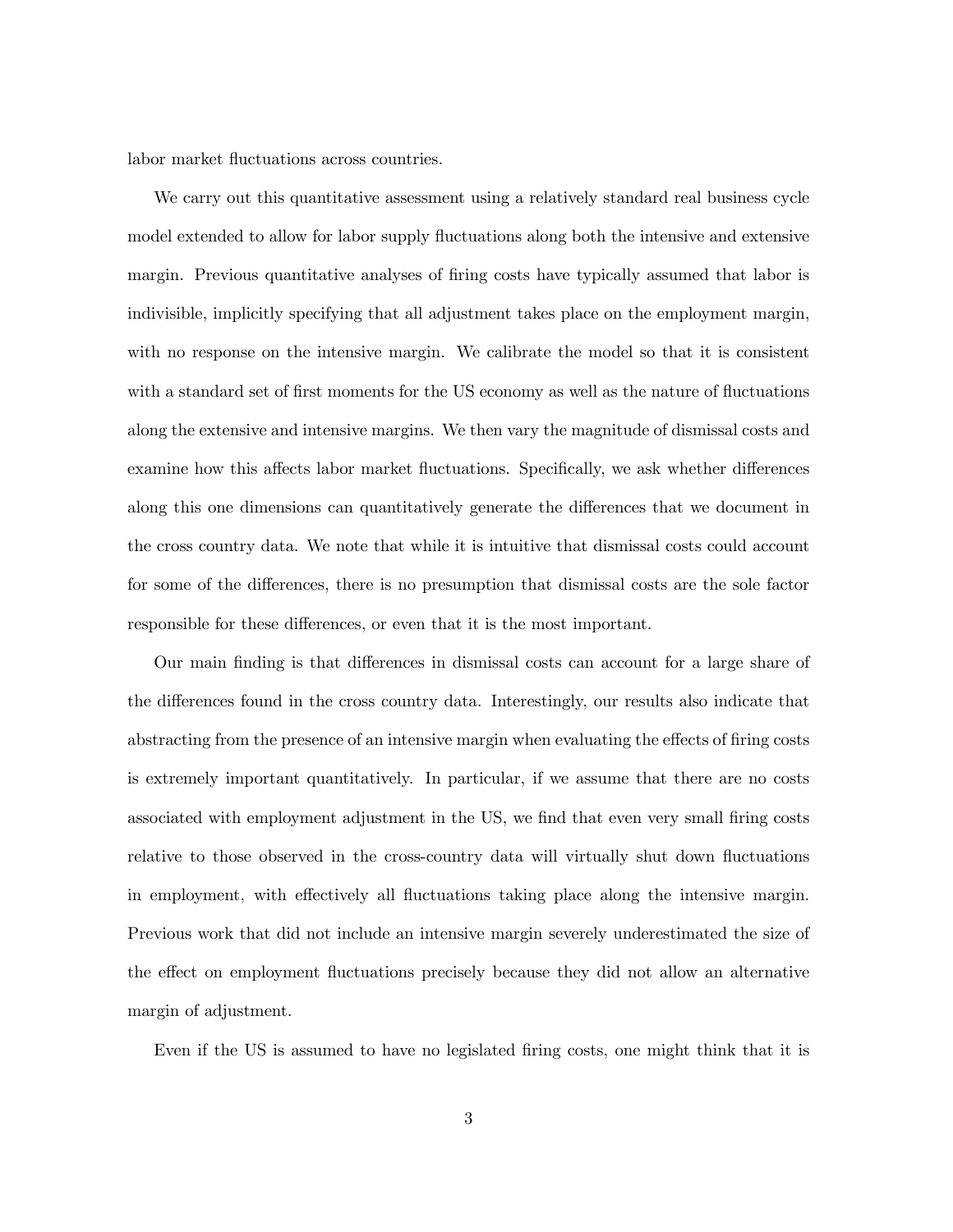still reasonable to think that there are technological costs associated with adjustments in the number of workers employed. We then carry out a second calibration that incorporates one such cost–the cost of hiring a worker–for which the literature has produced estimates. Using this benchmark we then revisit the issue of how cross country differences in firing costs affect business cycle fluctuations. We find that our calibrated model that includes a hiring cost as part of the production technology quantitatively captures the salient features of the data referred to above.

# 2 Cross-Country Patterns in Labor Market Fluctuations

In this section we document three novel facts about labor market fluctuations across countries. In a recent contribution, Ohanian and Raffo (2011) construct a dataset for total hours worked at the quarterly frequency that covers 14 OECD countries and spans, in most cases, the period 1960 to 2010. This dataset is particularly useful because, to date, analysis of fluctuations across countries omitted the intensive margin and focused on employment as a summary statistics of labor market outcomes over the business cycle. This limitation has affected not only the conventional view about cyclical changes in labor, but also the study of the implications associated with different policies. For instance, the seminal work of Hopenhayn and Rogerson (1993) about the effects of hiring and firing costs suggested that European labor markets represent a laboratory for evaluating and quantifying the impact of these policies, but lack of data on the intensive margins severely limited the potential for these analysis.

We briefly summarize here the main elements of Ohanian and Raffo  $(2011)$  dataset and invite the reader to consult the original article for a more detailed description of their methodology. Data on employment, working age population, and output are obtained from the OECD. These authors then construct series on quarterly hours worked per worker implementing the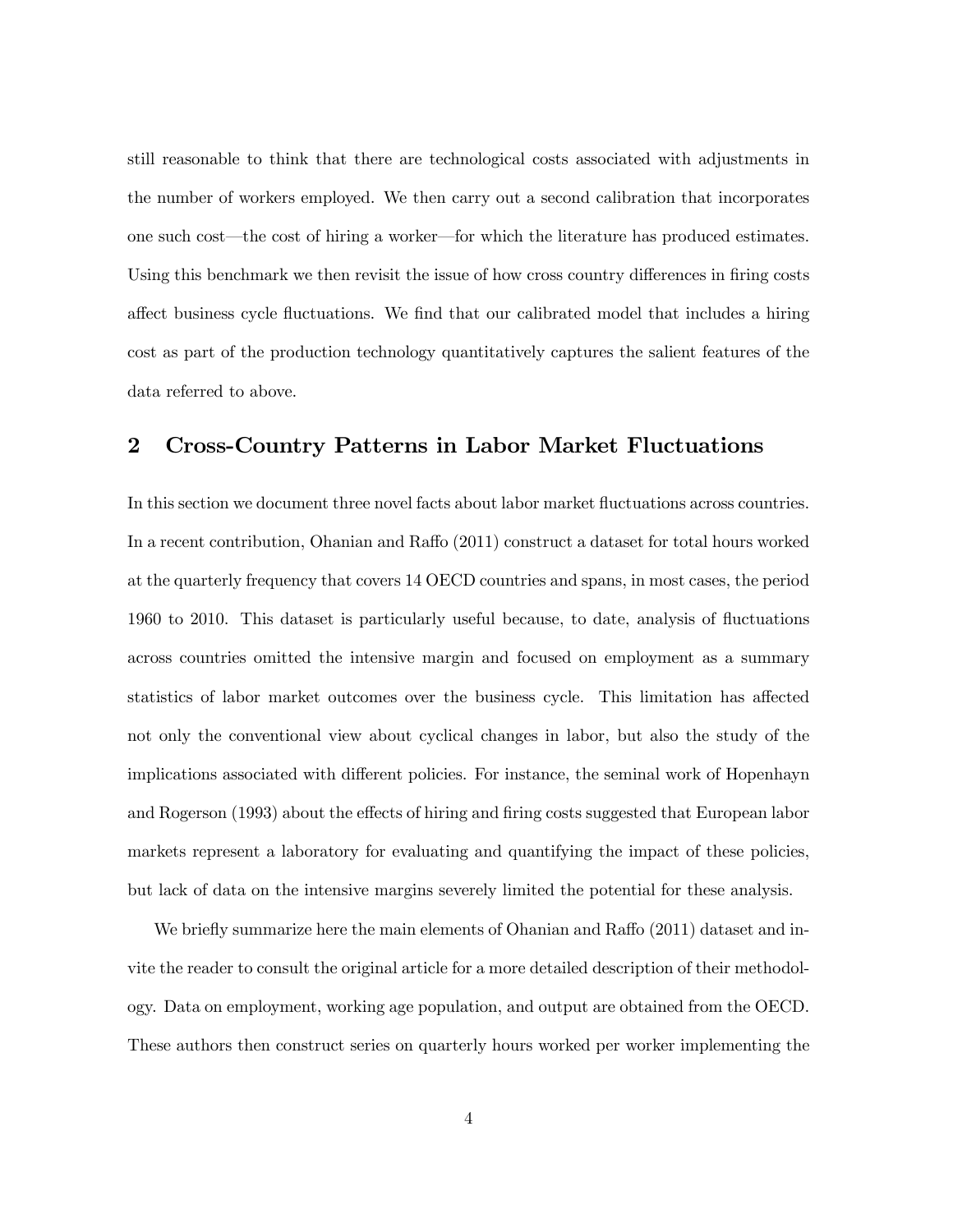following three steps. First, they obtain from the Conference Board Total Economy Database (TED) annual data on hours worked per worker that are comparable across countries and are consistent with national accounts.2. This dataset has been the benchmark in the literature for analysis on long trends in total hours worked (see Rogerson (2006), Ohanian et al (2008), Rogerson and Shimer (2010)). Ohanian and Raffo then build a dataset of indicators for hours per worker for all the 14 countries considered drawing on a variety of international sources, including data from national statistical offices, establishment surveys, and household surveys. Finally, they adjust the quarterly indicators of hours worked per worker so that they conform with the annual TED series following the methodology proposed in Denton (1971).

Table 1 presents summary statistics for the standard deviations of total hours, employment and hours per worker relative to the standard deviation of output, as well as the correlation for each of the series with output. As is standard in the business cycle literature, statistics refer cyclical components of each series obtained applying a HP-filter with smoothing parameter equal to 1600 to the (log of the) series.

#### [Insert Table 1 Here]

We start by noting three basic facts that are apparent from this table. First, there is significant variation in the extent of volatility relative to output in all of the individual series across countries. Total hours are almost as volatile as output in Canada, Australia, and U.S., but less volatile in Germany, Japan, and Austria, with the median value of this ratio around 0.90. Second, there are substantial fluctuations along the intensive margin in all countries. This is important because it suggests that abstracting from fluctuations along

<sup>&</sup>lt;sup>2</sup>Data contained in the TED are adjusted to reflect most sources of cross-country variation in hours worked, such as statuatory holidays and sick days.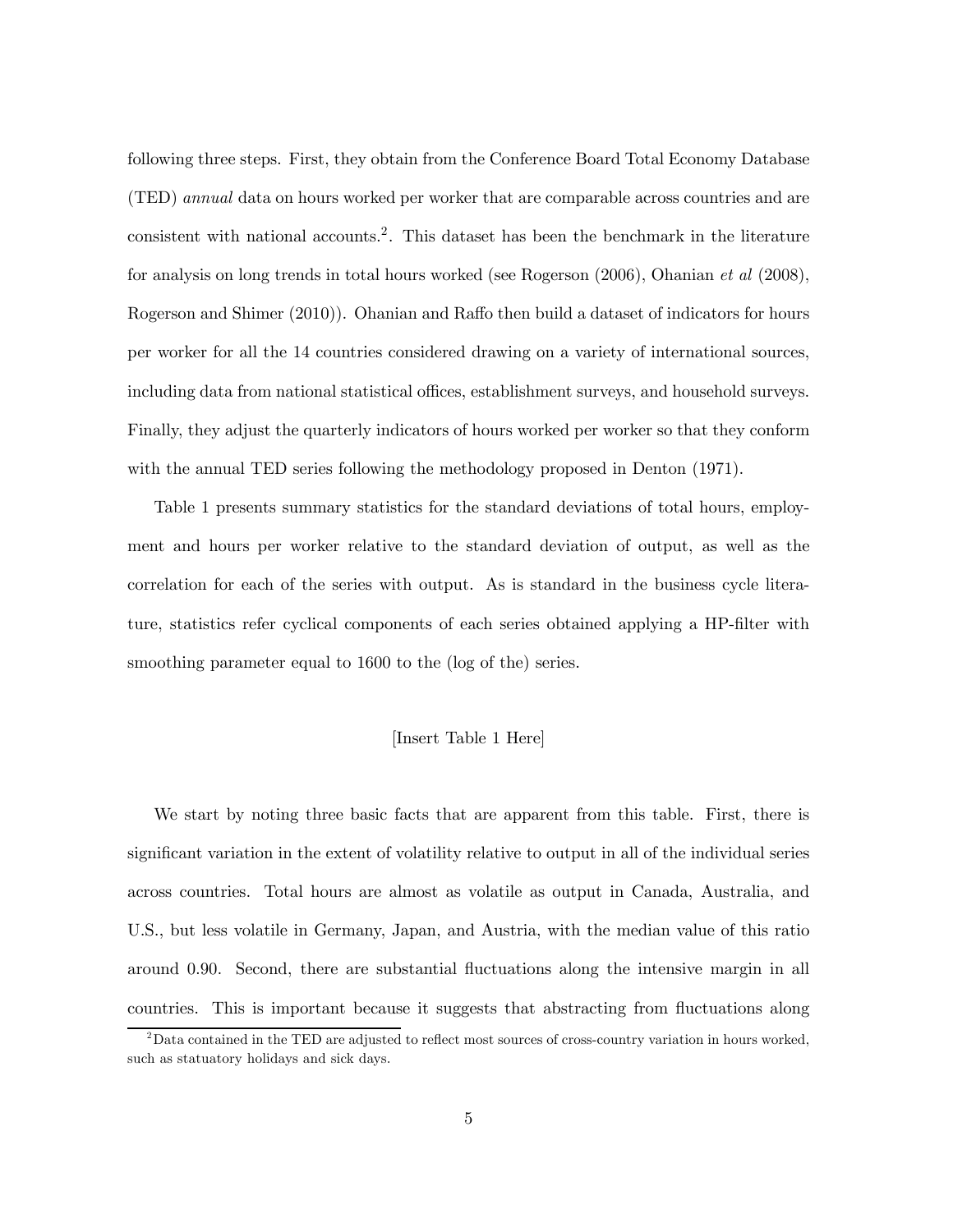the intensive margin necessarily eliminates an important difference in cross-country patterns in labor market fluctuations. Third, total hours and output are highly correlated in all countries, consistent with the typical business cycle facts reported in the literature using the extensive margin only.

We next note the patterns in the data that serve to motivate the analysis in this paper. Using the values in Table 1, one can construct the ratio of the volatility of labor supply along the intensive margin to volatility of labor supply along the extensive margin. This ratio turns out to vary quite dramatically across countries, from a low of 0.39 in the U.S. to a high of 1.35 in Japan. The variation in the relative volatility along the two labor supply margins is correlated to the overall magnitude of fluctuations. Figure 1 plots the ratio of the standard deviations of total hours and output against the ratio of the standard deviations of hours per worker and total employment.

#### [Insert Figure 1 Here]

The figure shows a strong negative relationship, with a correlation coefficient of -0.7. This suggests that countries in which there is more adjustment along the extensive margin relative to the intensive margin tend to also display a higher volatility of total hours relative to output.

In a standard real business cycle model with technology shocks as the sole driving force of business cycles, the volatility of total hours relative to output is largely determined by the elasticity of labor supply. In a model that features variation along both the intensive and extensive margins, the volatility along the two margins would reflect labor supply elasticities along the two margins. In view of this, one interpretation of the evidence just presented is that labor supply elasticities along the two margins differ across countries. To the extent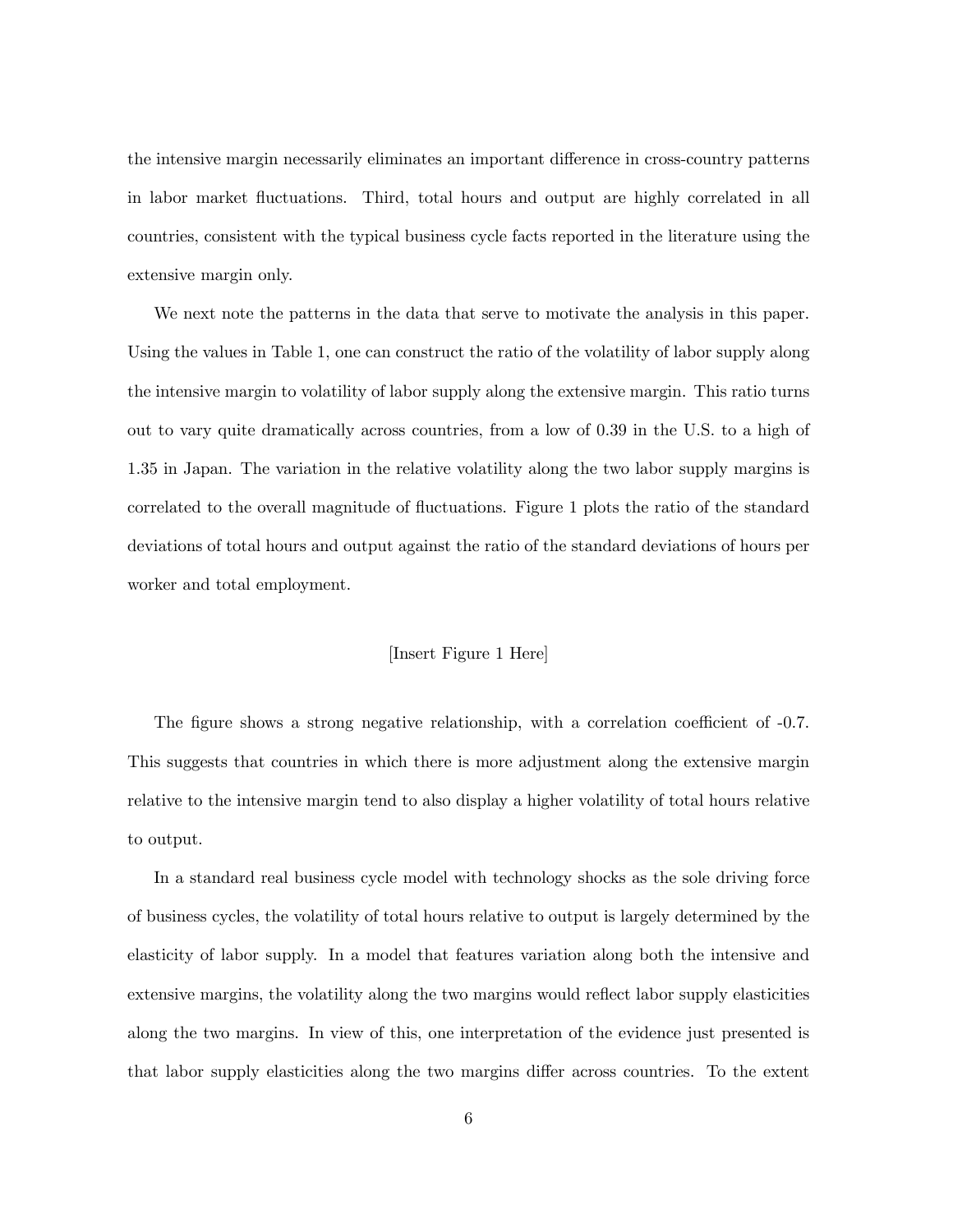that one is reluctant to ascribe differences in business cycle fluctuations across countries to differences in preference parameters, however, one is naturally led to consider alternative explanations.

A natural alternative is the possibility that the observed differences in labor market fluctuations reflect differences in labor market policies or institutions that influence how differenct economies react to the same shock. A long literature has pursued this idea to understand the very different secular evolutions of labor market outcomes across OECD economies (See, for example, Bruno and Sachs (1985), Krugman (1994), Blanchard and Wolfers (2000), Ljungqvist and Sargent (1998) and Hornstein et al (2007)). In this paper, we pursue this in the context of business cycle fluctuations. A leading candidate policy that may help to understand the patterns just documented is employment protection policies that increase the costs associated with worker dismissals. Intuitively, making it more costly to adjust labor input along the extensive margin will both reduce the overall extent of labor input fluctuations, and increase the use of the intensive margin relative to the extensive margin. Figure 2 provides additional motivation for pursuing this idea more rigorously; it plots the volatility of labor supply along the extensive margin relative to the volatility of labor supply along the intensive margin versus an index of employment protection legislation (EPL) obtained from the OECD.

#### [Insert Figure 2 Here]

Figure 2 shows that there is a strong negative correlation between the two variables: economies with a higher EPL relay more heavily on the intensive margin rather than the extensive margin for labor input adjustment over the business cycle. The remainder of this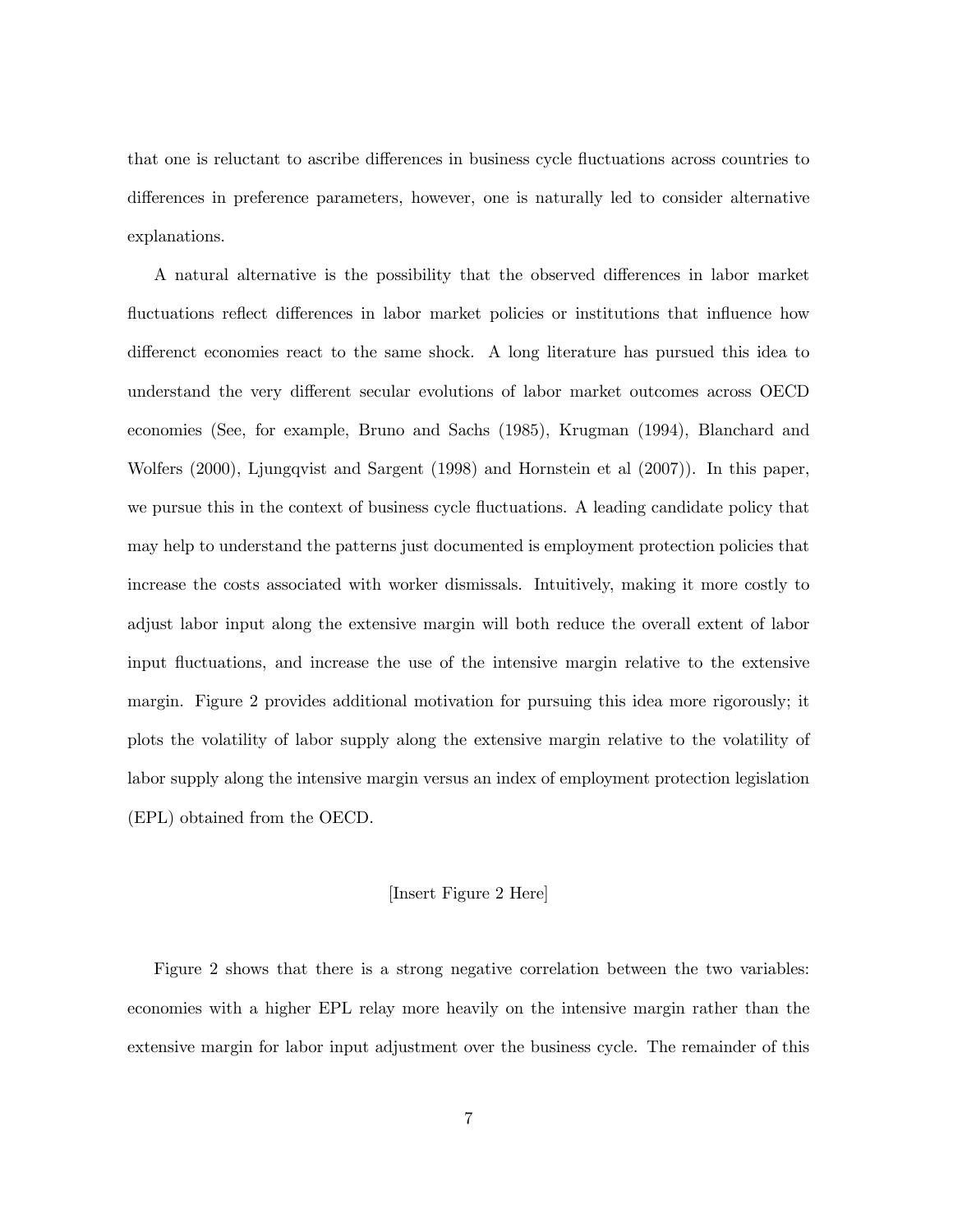paper assesses this more formally in the context of a relatively standard real business cycle model.

# 3 Model

The model is a version of the standard neoclassical growth model extended in a simple and flexible way to allow for labor supply decisions along both the intensive and extensive margin. There is a representative household that consists of a large number of members. The household has preferences defined by:

$$
E_0 \sum_{t=0}^{\infty} \beta^t U(c_t, e_t, h_t)
$$

where  $c_t$  is average consumption per household member at time  $t$ ,  $e_t$  is the fraction of individuals that are employed in period  $t$ , and  $h_t$  is the amount of work per employed member in period t. In our quantitative work we assume that the period utility function  $U(c_t, e_t, h_t)$ takes the following form:

$$
U(c_t, e_t, h_t) = \log c_t - \frac{A}{1 + \gamma} h_t^{\gamma + 1} e_t - \frac{B}{1 + \eta} e_t^{\eta + 1}
$$

where  $\gamma > 0$ ,  $\eta > 0$  and A and B are positive constants. As we will see below, this utility function can easily generate interior solutions for labor supply along both the intensive and extensive margins in steady state, and will imply that labor supply will adjust along both margins in response to shocks. We generate these outcomes by embedding them directly into preferences. Cho and Cooley (1994) motivated this form of household utility function by positing a distribution of fixed costs across household members associated with employment along the extensive margin. Other papers in the literature (see, e.g., Kydland and Prescott (1991), French (2005), Rogerson and Wallenius (2009) and Erosa et al (2012)) instead start with preferences in which individuals care only about total hours worked, and generate allo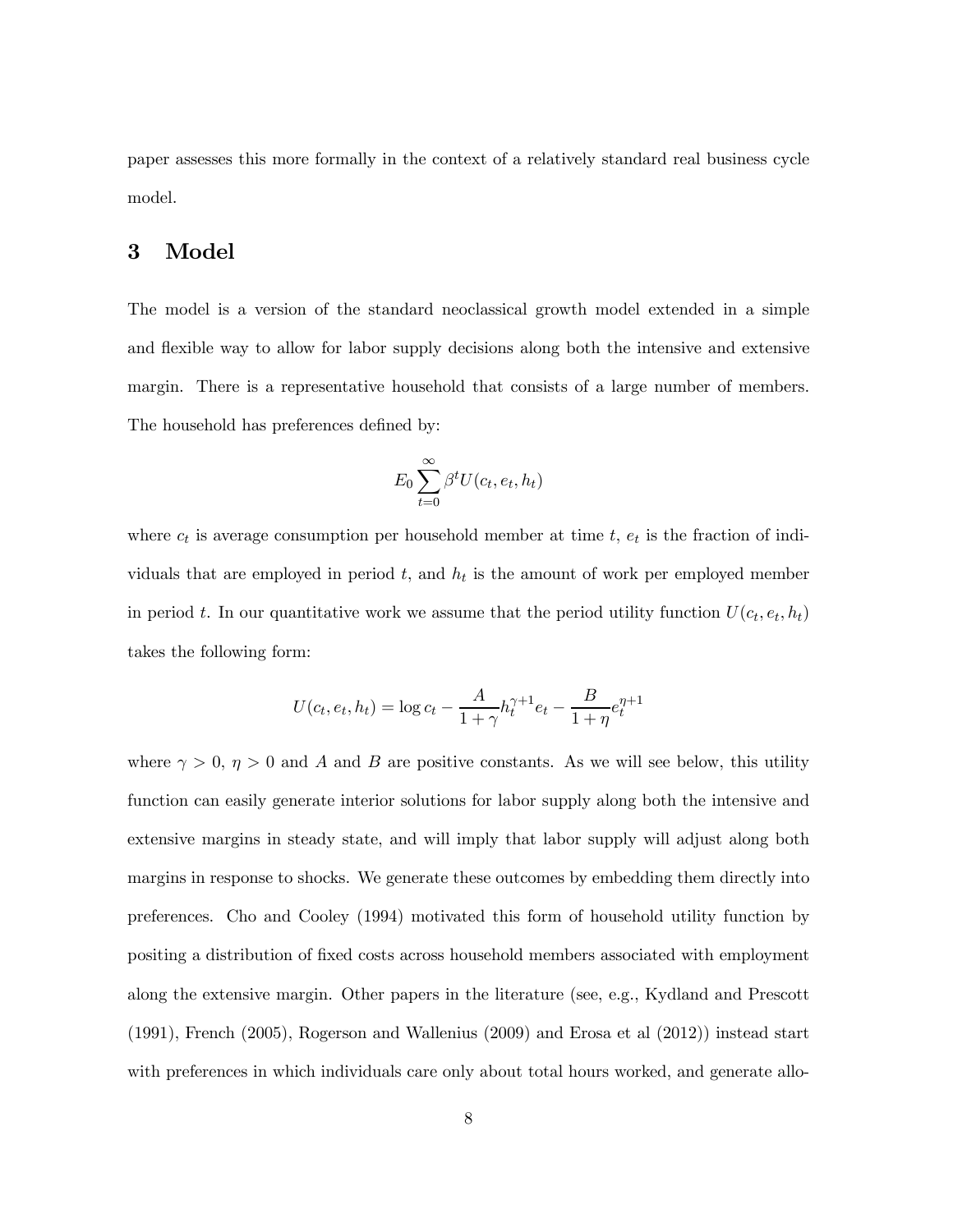cations in which labor supply adjusts along the intensive and extensive margins by positing non-convexities in the market technology and heterogeneity among household members. We view these two approaches as complementary, and have chosen this one because it offered a more tractable and transparent model for our purposes.

As is standard in the real business cycle literature, there is an aggregate production function that uses capital and labor to produce output and is subject to persistent productivity shocks. Although we distinguish between employment and hours in the household's utility function, we assume that employment and hours per worker are perfect substitutes in terms of producing output. However, motivated by the desire to consider the effects of employment protection policies, we will allow for adjustment costs associated with changes in employment between consecutive periods. Formally, we have:

$$
y_t = z_t k_{t-1}^{\theta} N_t^{(1-\theta)} - F \cdot \max\{e_{t-1} - e_t, 0\}
$$

where  $z_t$  is the technology shock in period t,  $k_t$  is input of capital in period t, and  $N_t = e_t h_t$ is total hours in period t, and  $F \geq 0$  is the per worker cost associated with reductions in employment, measured in units of output. We assume that  $z$  follows an  $AR(1)$  process in logs:

$$
\log z_{t+1} = \rho \log z_t + \varepsilon_{t+1}
$$

where  $\varepsilon_t$  is an iid normally distributed innovation with mean  $\mu_{\varepsilon}$  and standard deviation  $\sigma_{\varepsilon}$ .

Finally, the resource constraint posits that output can be used for either consumption or investment, with capital depreciating at rate  $\delta$ 

$$
c_t + k_t - (1 - \delta)k_{t-1} = y_t
$$

Note that we have assumed that the costs associated with employment reductions are associated with output losses. In our quantitative work below we will use the adjustment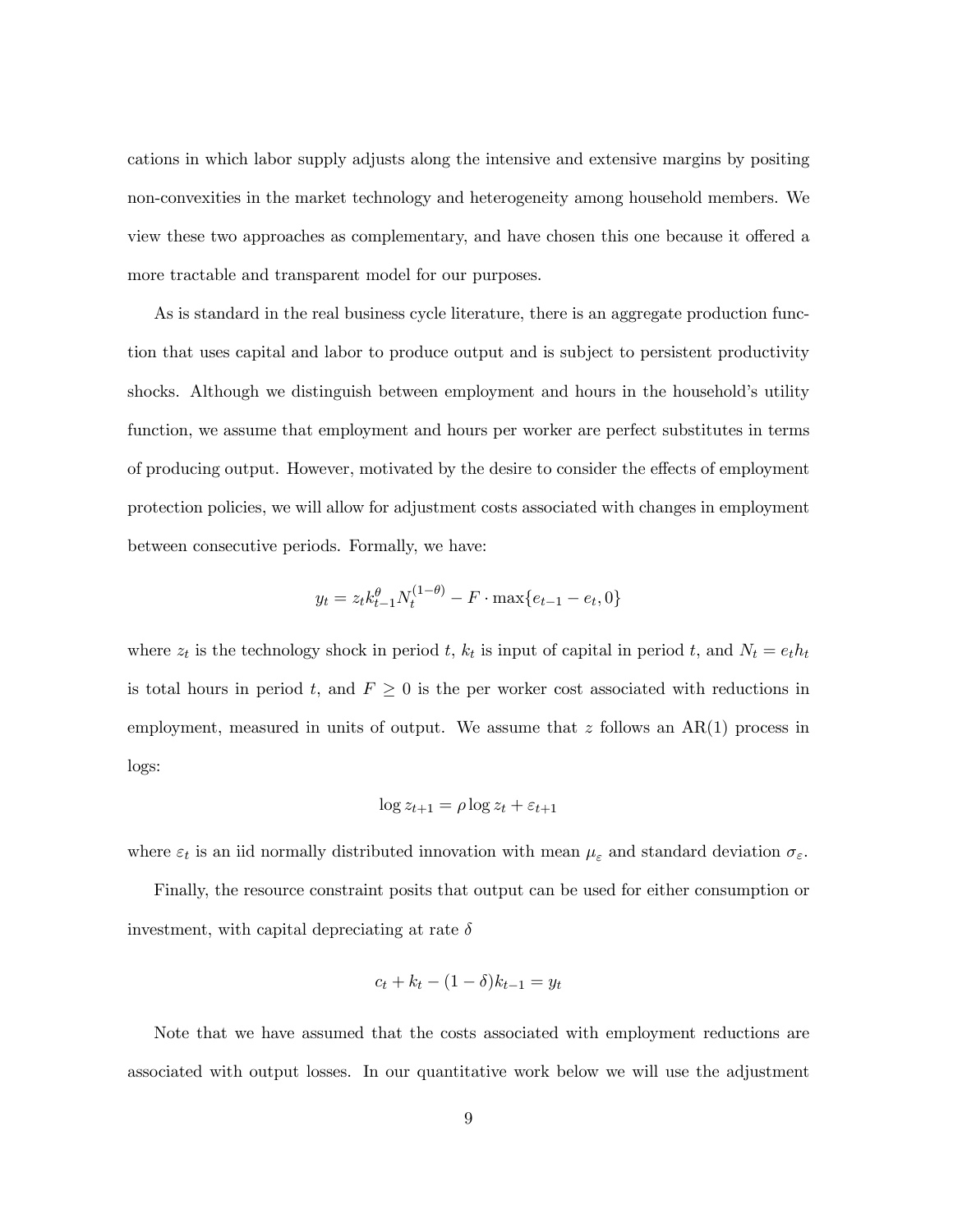cost function to capture both costs that are part of the technology associated with workforce adjustments, as well as those that reflect costs associated with employment protection. To the extent that employment protection legislation imposes administrative burdens on employers, this representation is consistent. Alternatively, much of the literature has studied firing taxes as a way to focus on the distortionary effects of legislated severance payments, and our formulation is consistent with the approach if we assume that the government is using the revenues to finance spending that enters utility in a separable way. Because our main goal is to focus on the distortion between labor supply adjustments along the two margins we do not think that this is an important issue.

### 4 Calibration

Our general strategy is to calibrate the model to match some key features of the US economy, and then consider how business cycle fluctuations are affected when we vary the level of costs associated with employment reductions, as captured by the parameter  $F$ . We will consider two different calibrations for the US. In the first calibration, we will set the value of  $F$  in the US equal to zero. This specification is consistent with the view that  $F$  is purely associated with employment protection legislation and that these provisions do not exist in the US. This view figures prominently in the literature that uses explicit models to assess the effects of employment protection on aggregate labor market outcomes (see, for example, Hopenhayn and Rogerson (1993), Alvarez and Veracierto (1999), and Veracierto (2001, 2008)). In the second calibration we will assume that the value of  $F$  is positive in the US. This calibration is consistent with the view that that even if the US economy does not have legislation that imposes adjustment costs, there may still be costs associated with employment adjustment that reflect technology rather than policy. A sizeable literature documents the presence of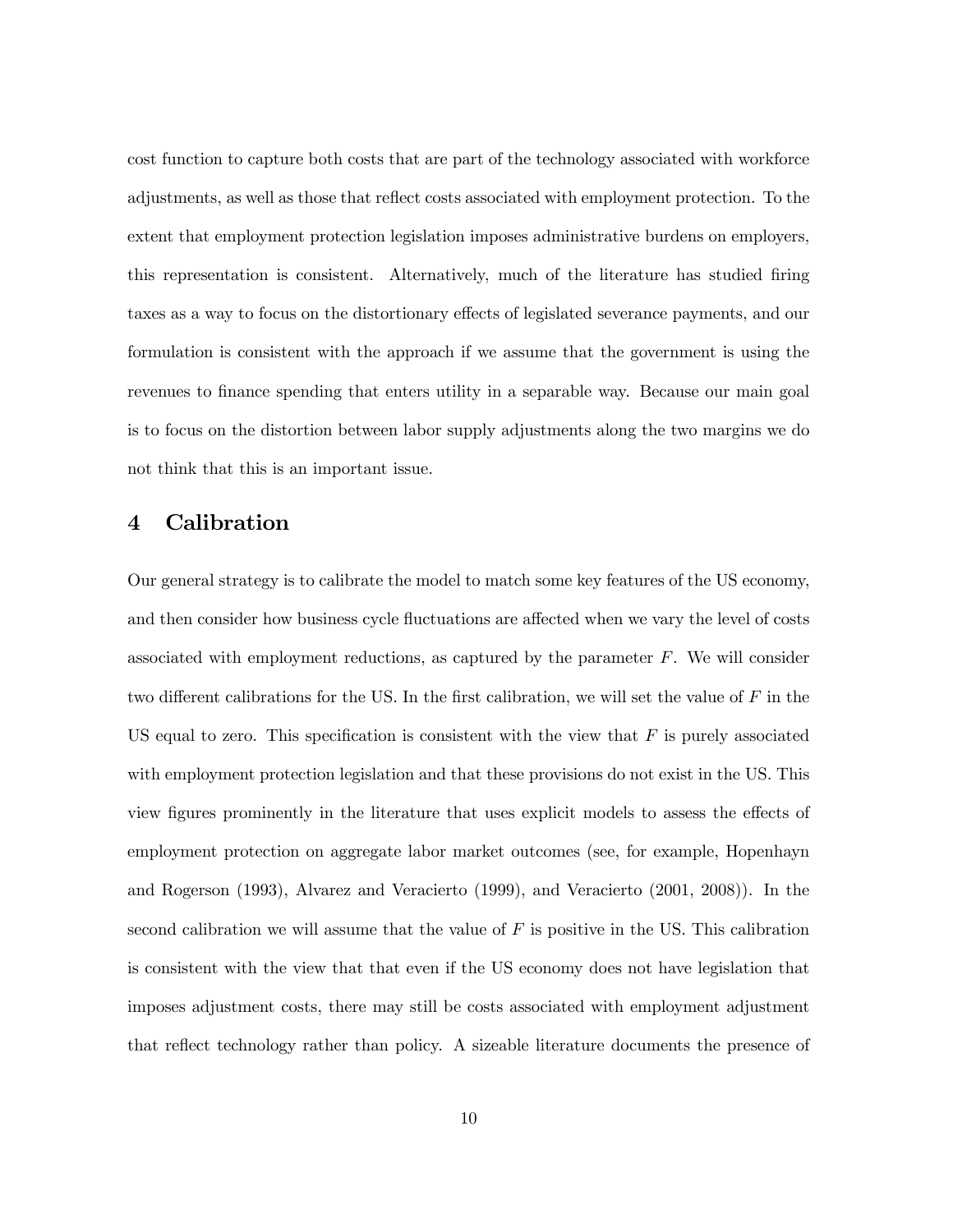hiring and firing costs for individual establishments. In a business cycle context with a representative firm, hiring and firing costs are broadly similar in their effect, and so rather than separately modeling the two components we bundle these costs into the firing cost parameter  $F$ . In this second specification we calibrate this parameter to be consistent with the estimated hiring costs in Hagedorn and Manovskii (2006), which is 4.5% of quarterly wages.

In each of the two different calibrations, the remaining parameters are chosen according to the same procedure. As is standard, we calibrate the values of  $\beta$ ,  $\theta$ ,  $\delta$ ,  $A$  and  $B$  so that the model's steady state matches some first moments from the US data. Specifically, the moments that we match are values for capital's share of income, the investment to output ratio, the steady state interest rate and the levels of the two labor supply margins, employment and hours per worker.

The essence of our analysis concerns how variation in the level of employment reduction costs influence the optimal response of labor supply along the intensive and extensive margins in reaction to aggregate shocks. As noted in the previous section, the only shock that we consider is an aggregate technology shock. This choice is motivated by the fact that it is well known that technology shocks are able to generate business cycle fluctuations that capture many of the properties of business cycle fluctuations in the data. However, we suspect that our findings would also hold in the presence of other aggregate shocks such as shocks to government spending or tax rates, assumming that we consider the optimal response of labor supply to these shocks. Consistent with most of the literature, we consider a process for technology shocks that is quite persistent, with the value of  $\rho$  set to .98. One of the key issues in the business cycle literature is the magnitude of fluctuations, which in the context of technology shock driven business cycles is intimately related to the standard deviation of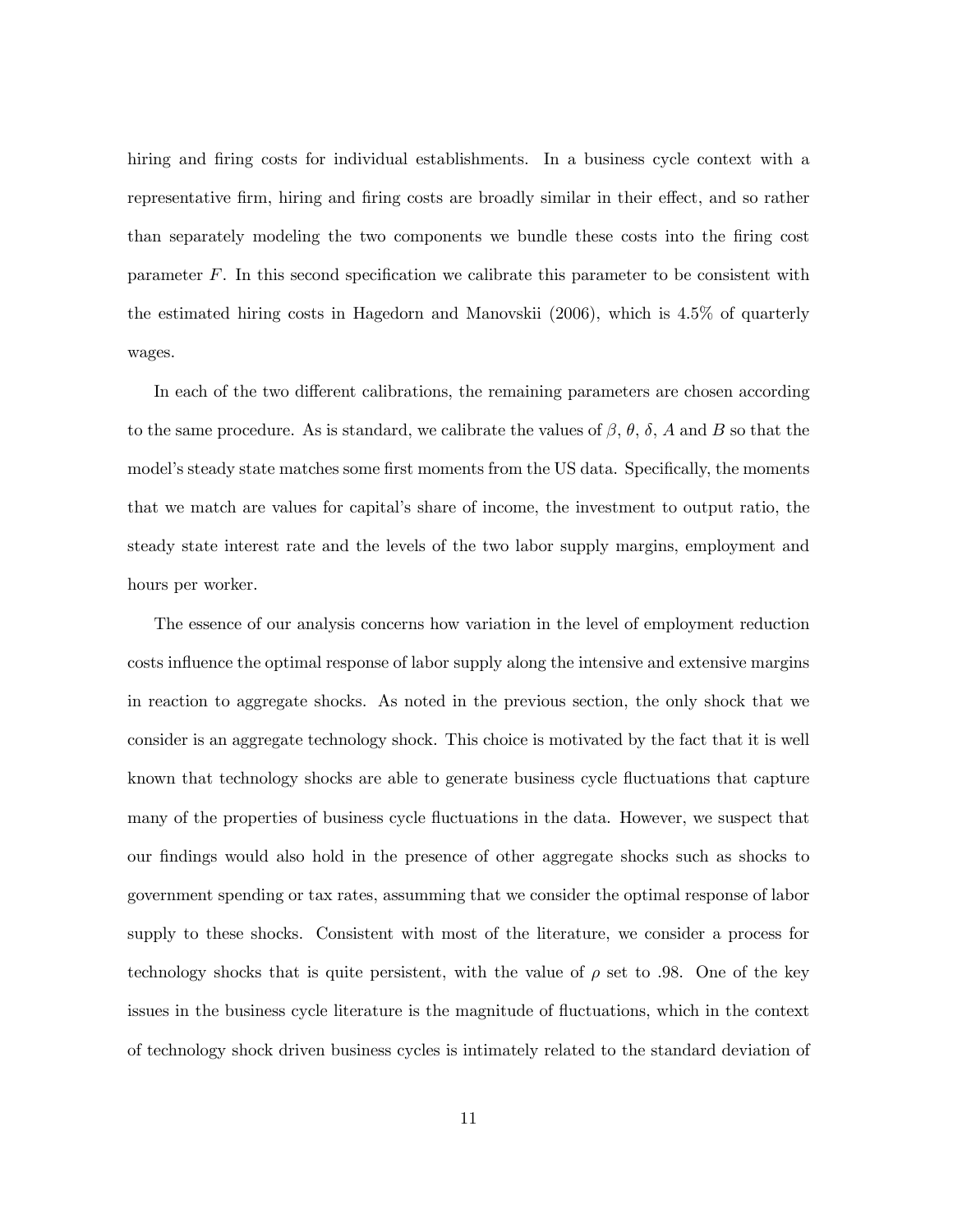the innovations, which we denoted by  $\sigma_{\varepsilon}$ . The business cycle statistics that we focus on in our analysis of cross country patterns will all be measured relative to fluctuations in output. For this reason the actual size of fluctuations in output turns out not to be of key importance in our study. In particular, our cross-country comparisons do not need to take a stand on whether the shocks that hit different economies have different magnitude. We will, however, assume that the persistence of shocks is the same across economies.

The two remaining parameters are the two preference parameters that are associated with labor supply elasticities:  $\gamma$  and  $\eta$ . These two parameters will heavily influence both the overall magnitude of fluctuations in total hours of work as well as how these fluctuations are divided along the intensive and extensive margin. Understanding the underlying foundations for these labor supply parameters is an important issue, but is not the focus of our study. Rather, our goal is to understand the extent to which a specific labor market policy can help us understand cross-country differences in the nature of labor market fluctuations. For this exercise we want to start with a model that captures the nature of fluctuations in the US economy, and then examine how the nature of fluctuations is afffected by changes along one dimension. For this reason we follow the somewhat non-standard procedure of calibrating the two labor supply elasticity parameters  $\gamma$  and  $\eta$ . Specifically, following Cho and Cooley (1994), we set  $\eta$  at 0.5 and choose  $\gamma$  to match the volatility of employment relative to hours per worker. One of the advantages of our specification of the utility function is that it sufficiently flexible to allow us to match properties of labor market fluctuations.

The resulting parameter values for our two different calibrations are summarized in Table 2.

[Insert Table 2 here]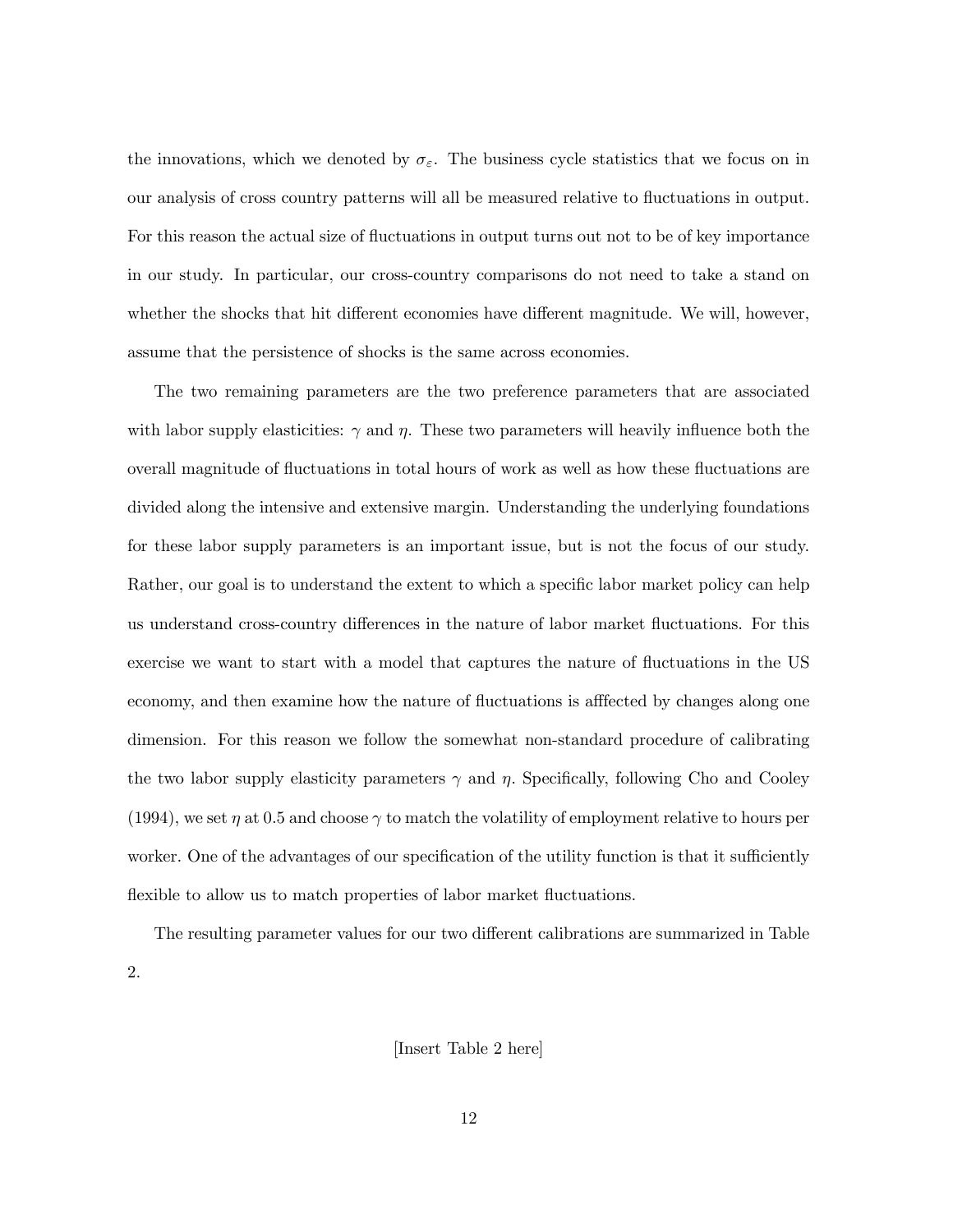### 5 Results

We begin by presenting results for the calibration in which the US economy is assumed to have no adjustment costs. Table 3 presents the properties of business cycle fluctuations for both the  $F = 0$  economy as well as several other values of F. We measure F in units of (quarterly) wages, so that  $F = .33$  represents a firing tax equal to one month of wages, and  $F = 1$  corresponds to firing costs equal to one quarter of wages.

#### [Insert Table 3]

The patterns found in Table 3 confirm the intuition that we expressed earlier: increasing dismissal costs leads to less adjustment along the employment margin and more adjustment along the intensive margin, though the volatility of total hours decreases. However, there some additional findings in the table that we want to note. First, a point that we will return to later is that most of the effect of dismissal costs is realized for relatively small values of the cost. To see this, note that almost all of the variation in this table occurs as we move from the first column  $(F = 0)$  to the second column  $(F = .33)$ . Specifically, when the dismissal cost is set to one month of wages, the volatility of employment is reduced by almost three quarters, falling from .69 to .17. Although this value continues to drop as dismissal costs are increased further, the decrease when we move from dismissal costs of one month to dismissal costs of one quarter is only .07, as compared with the drop of .52 when we move from costs of zero to one month of wages. Similarly, almost all of the increase in the volatility of hours per worker occurs when we increase dismissal costs from zero to one month, with further increases being quite modest. Given these two results, it follows that virtually all of the drop in aggregate hours is realized by the introduction of dismissal costs equal to one month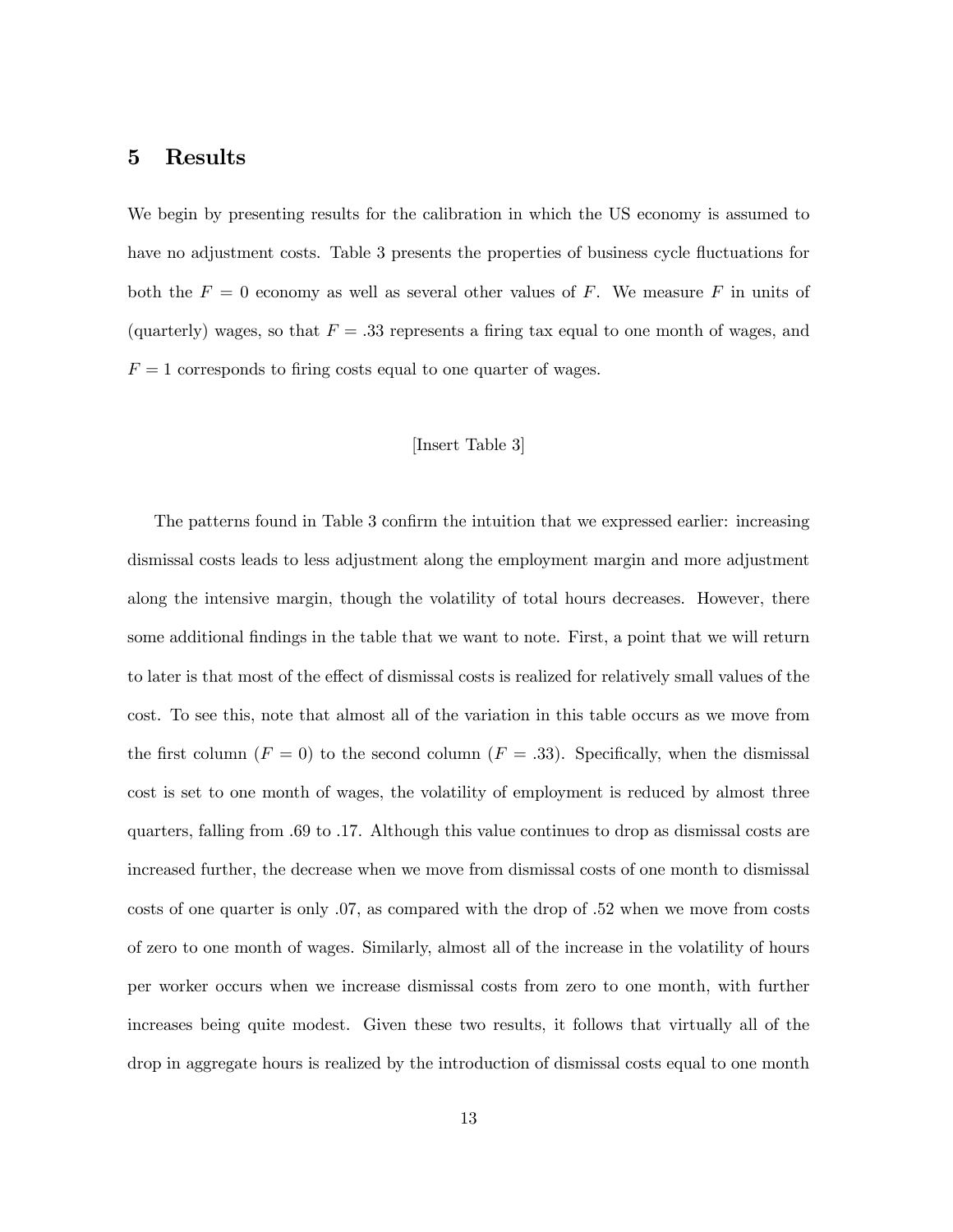of wages. Because the policy only affects adjustment along the extensive margin, once the adjustment on the extensive margin becomes sufficiently small, it is intuitive that further increases in the dismissal cost will not have substantial effects on the economy.

Another pattern of interest is that the correlation between employment and output falls quite significantly when dismissal costs are introduced. Lastly, while not our focus in this paper, we also note that dismissal costs have relatively small impacts on the volatility of consumption and investment.

#### [Insert Figure 3 here]

Next we ask whether the magnitudes of the effects documented in Table 3 regarding volatility of total hours and its composition in terms of intensive and extensive margins are in line with the magnitudes of differences found in the cross country data presented earlier. We focus on the relationship between the volatility of total hours relative to output and the volatility of total hours relative to employment, since these variables capture two of the facts that we documented in the data. Figure 3 plots the relationship between these values in the data as well as the relationship implied by the model as we increase dismissal costs from zero. Note that in the figure we have normalized both ratios to one for the US economy, so that we are focusing on the values of these ratios relative to the US.

The solid line in the figure is the fitted curve based on a log regression using the actual values. The other line is the curve implied by the calibrated model when the only variation across countries is the size of the dismissal cost. While both curves are negatively sloped, the line from the data is much more steeply sloped. Additionally, although it is not shown on the figure, the range of dismissal costs that are represented in the figure is very small, with a maximum value of 0.04. This property has important implications for the previous literature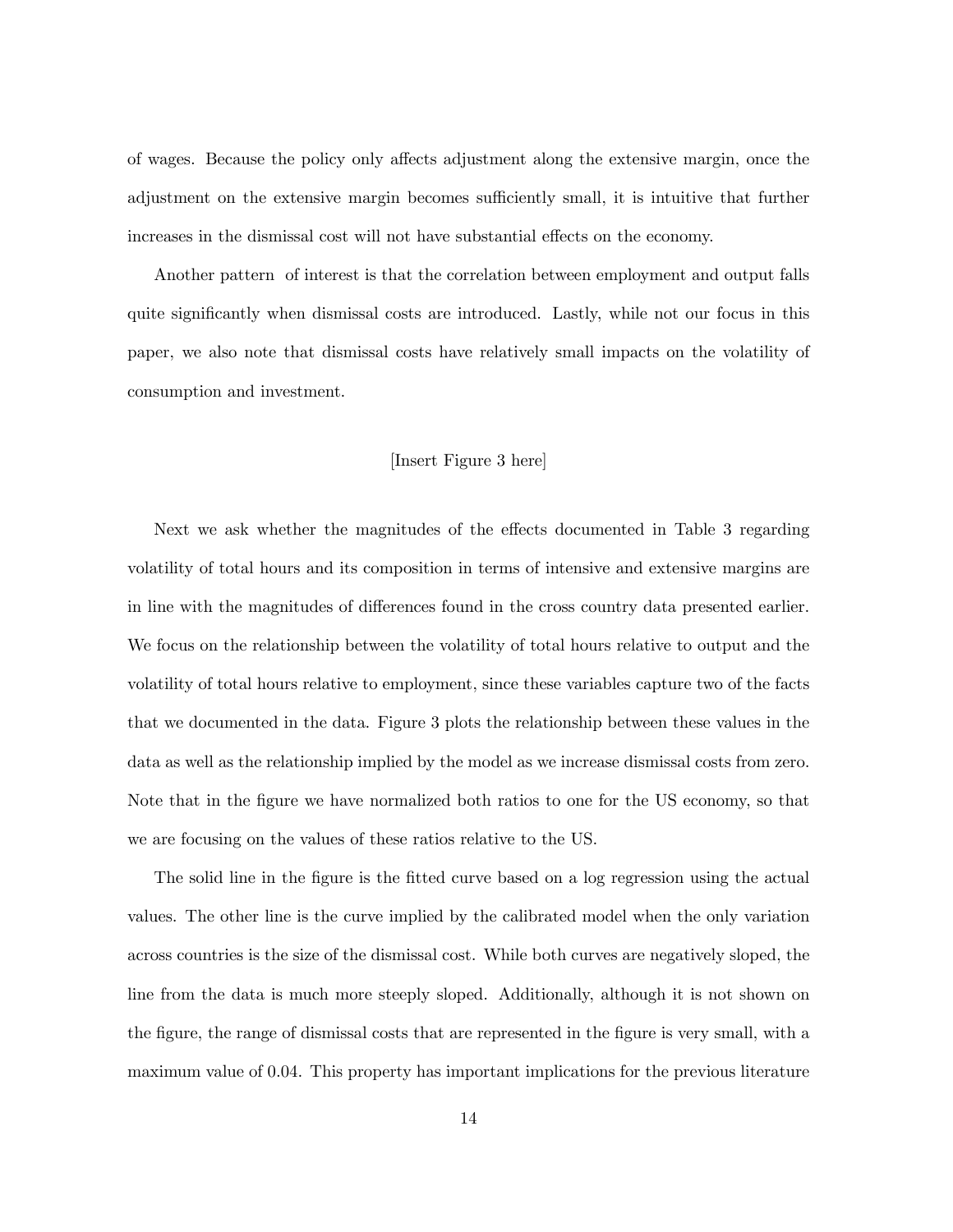on evaluating the consequences of dismissal costs. The norm in the previous literature is to assume that the US economy has zero adjustment costs on employment, and that the extensive margin is the only margin through which labor input can be adjusted. Both of these features are present in the recent analysis of Veracierto (2008), for example. In these other studies, increasing dismissal costs has a significant but much more modest effect on employment fluctuations. Perhaps not surprisingly, this result turns out to be extremely sensitive to whether one allows for adjustment of labor input along the intensive margin. If the extensive margin is the only margin of adjustment then it is used even when it becomes costlier to do so. But when one introduces a second margin that is not subject to the dismissal cost, the response in employment fluctuations is dramatically increased. A key message from the above analysis is that abstracting from the intensive margin when assessing the impact of dismissal costs on labor market fluctuations has very significant implications for the quantitative analysis.

#### [Insert Table 4]

Table 4 illustrates to what extent not allowing for an adjustment along the intensive margin affects the assessment of the impact of dimissal costs on labor market fluctuactions. This table compares the moments reported in Table 3 with those generated by a model without the intensive margin.<sup>3</sup> Without the intensive margin the increase in the dismissal cost (from zero to one month of wages) reduces the volatility of employment by almost two thirds (from 0.92 to 0.32), remarkably less than reduction in volatility of employment with the intensive margin. Not including the intensive margin also affects the assessment on the

<sup>&</sup>lt;sup>3</sup>To ease the comparison, the model without the intensive margin has the same steady state as the model with the intensive model. The only difference is that in the former,  $h_t = \bar{h} \ \forall \ t$ .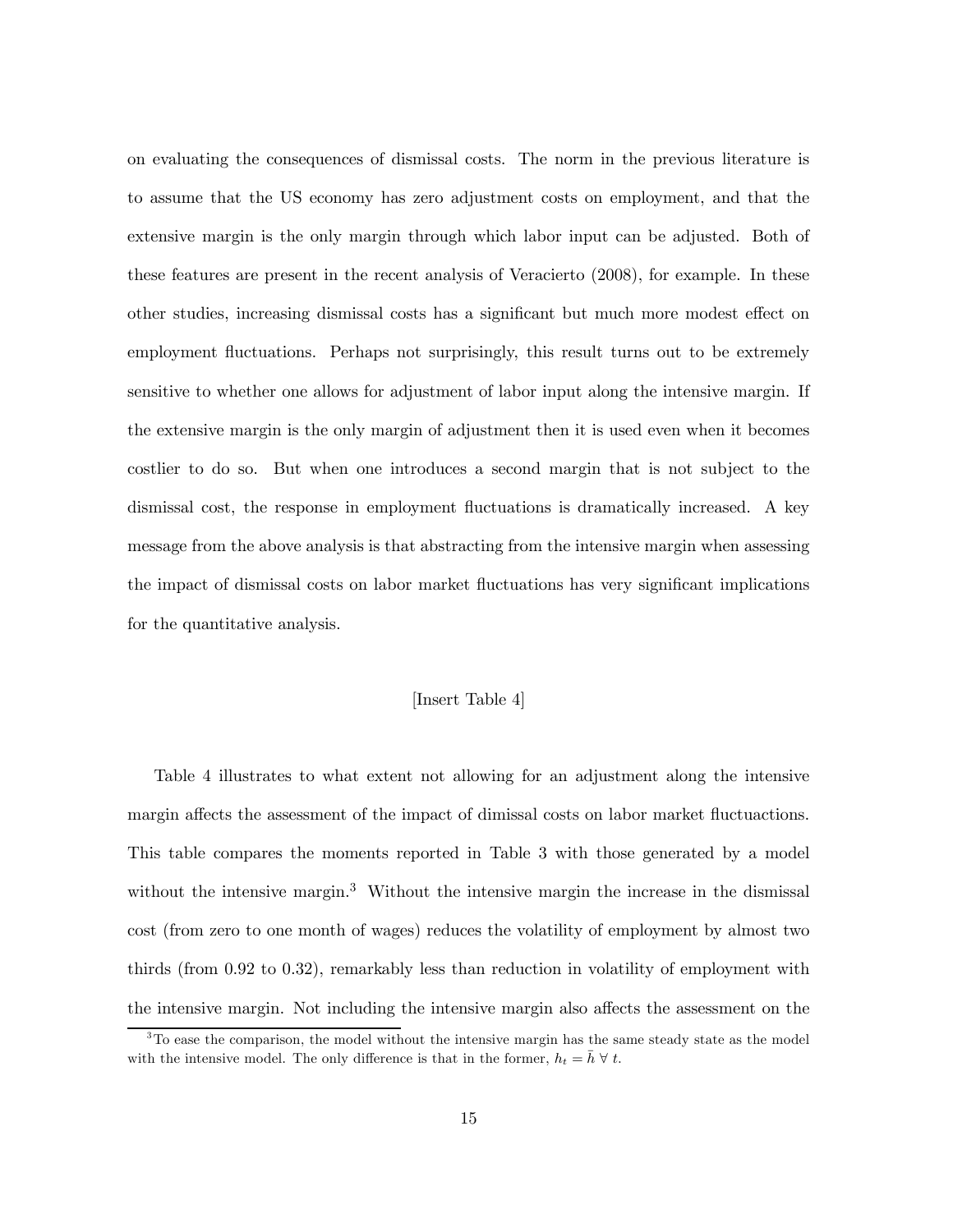impact of dismissal costs on other properties of the business cycle. For instance, the fall in output volatility induced by an increase of the dismissal cost from zero to one month without the intensive margin is three times the fall with the intensive margin.

We now turn to the second calibration, in which we assumed that even in the US there is a significant cost associated with employment adjustment along the extensive margin, which we interpret to be indicative of technological costs associated with adjustment, rather than costs that are induced by policy. Note that we calibrate preference parameters in this case so that the model still generates an empirically reasonable amount of fluctuations along the two labor supply margins. Given the previous results, it is clear that if we kept the previous parameterization and increased  $F$  to the value that we use in this specification for the US, employment fluctuations would fall dramatically. We now repeat the earlier analysis. Results are presented in Table 5.

#### [Insert Table 5]

This table conveys the same information of Table 3: dismissal costs lead to less adjustment along the extensive margin. Note however that the elasticity of the response in employment volatility to increases in dismissal costs is much smaller under this second calibration than under the first one. This feature is very intuitive: if the level of adjustment costs are high then a small increase due to policy represents a much smaller percent increase in costs and is likely to have smaller consequences.

We again ask whether variation in dismissal costs can capture the key variation in labor market fluctuations found across countries. Figure 4 repeats the same exercise that we previously presented in Figure 3.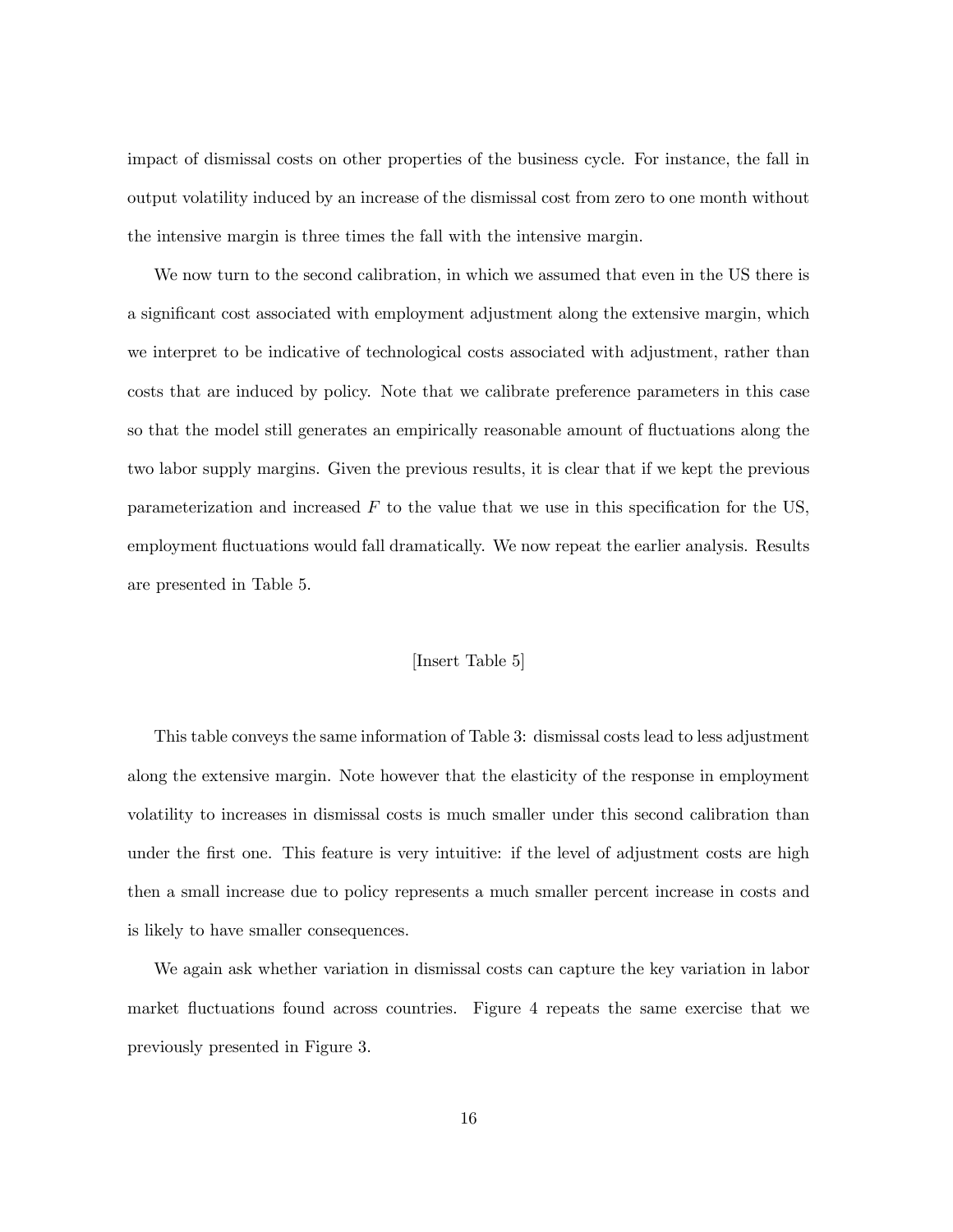#### [Insert Figure 4 here]

To ease comparison with the earlier results, this figure also includes the curve implied by the model under the previous calibration. Interestingly, we see that the model generated curve now has a somewhat steeper slope than the data generated curve. We conclude that if we assume a small but positive cost of employment adjustment in the US, then the model can capture the patterns in the data, both qualitatively and quantitatively. It is also of interest to examine how this alternative calibration affects the responsiveness of hours to changes in the dismissal cost. In this regard, we emphasize that the new curve in Figure 4 now represents a range of dismissal costs running from 0.045 to 0.9.

## 6 Conclusion

Labor market fluctuations display very different quantitative patterns across OECD countries. Given the large differences in labor market policies and institutions across countries it is natural to ask to what extent these differences in fluctuations are the result of differences in specific policies and/or institutions. This paper represents a first step in this broader research agenda. Specifically, we present evidence showing that there are very substantial differences across countries in terms of both the relative volatility of hours compared to output, as well as the relative volatility of labor supply along the intensive and extensive margins. Intuitively, these patterns are qualitatively consistent with differences that one might expect from differences in dismissal costs.In this paper we introduce dismissal costs into an otherwise standard real business cycle model that also features labor supply adjustment along both the intensive and extensive margins. Our main finding is that this feature appears to be able to account for the patterns found in the cross country data, not only qualitatively but also quantitatively. Two additional findings that come out of our analysis are the following. First,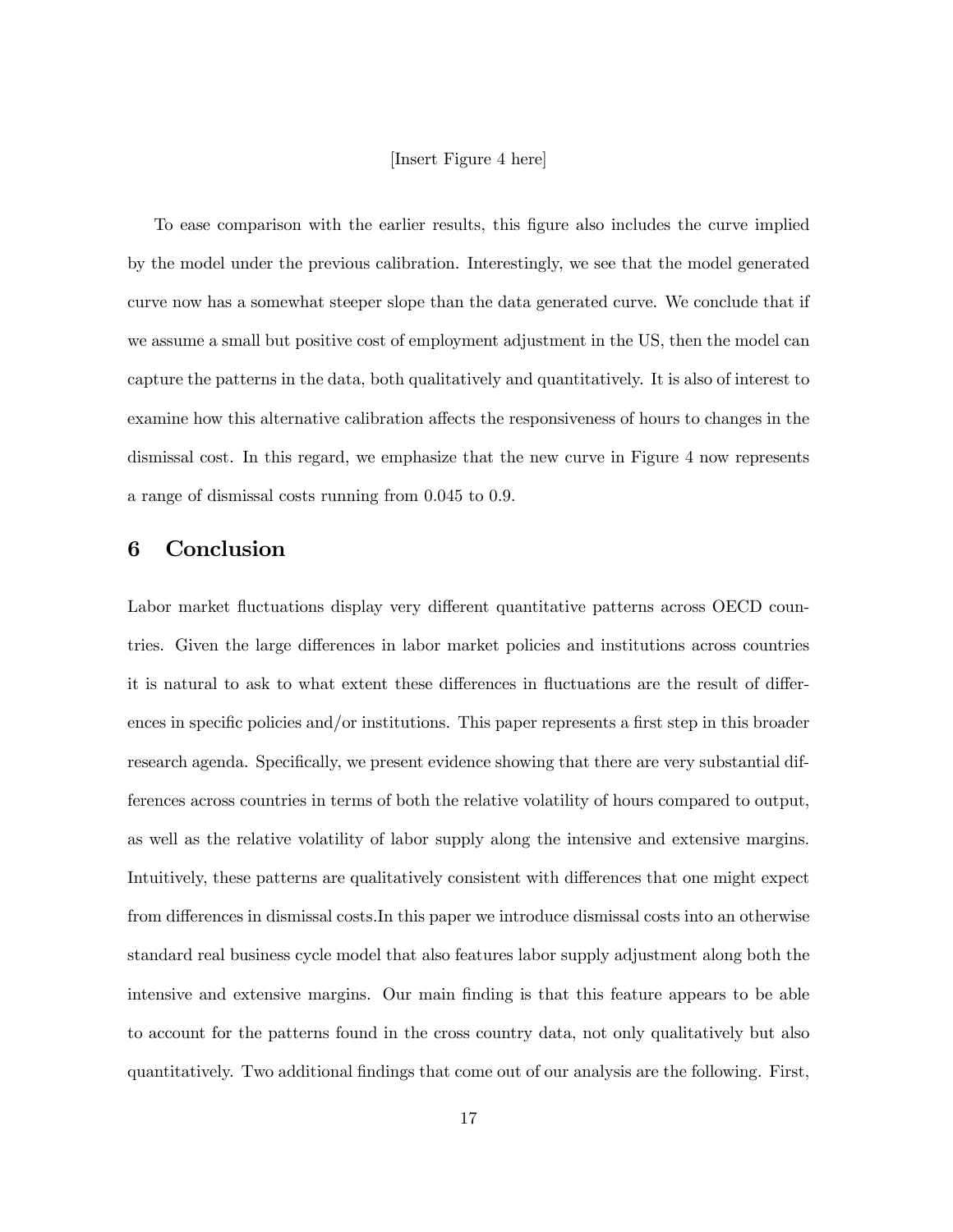that it is very important to allow for an empirically reasonable response along the intensive margin when studying dismissal costs. Assuming that the only margin of adjustment is the extensive margin, as is common in virtually all studies of firing taxes, turns out to have very significant quantitative implications. Second, the assumption that the US labor market has zero adjustment costs associated with employment is not a harmless normalization. The level of this cost turns out to be critical in assessing the elasticity of the response in employment volatility to increases in dismissal costs. This feature is very intuitive: if the level of adjustment costs are high then a small increase due to policy represents a much smaller percent increase in costs and is likely to have smaller consequences.

# 7 References

# References

- [1] Alvarez, F., Veracierto, M., 1999. Labor Market Policies in an Equilibrium Search Model. NBER Macroeconomics Annual, vol. 14, pp. 265-304.
- [2] Bruno, M., Sachs, J., 1985. Economics of Worldwide Stagflation. Harvard University Press, Cambridge, MA.
- [3] Benhabib, J., Rogerson, R., Wright, R., 1991. Homework in Macroeconomics: Household Production and Aggregate Fluctuations. Journal of Political Economy, vol. 99, 6, 1166- 87.
- [4] Blanchard, O., Wolfers, J., 2000. The Role of Shocks and Institutions in the Rise of European Unemployment: The Aggregate Evidence. Economic Journal , vol. 110 (462), pp. 1-33.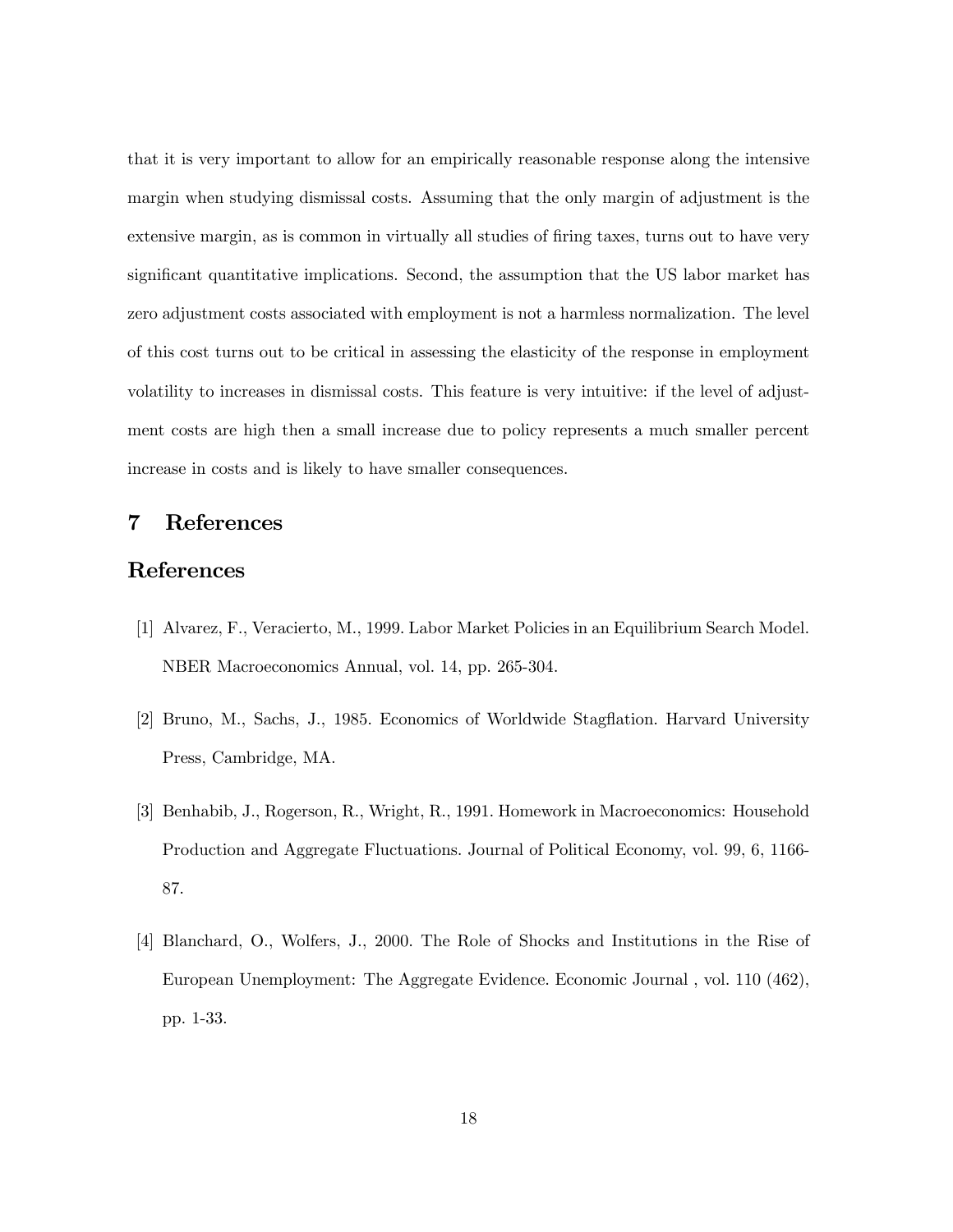- [5] Burda, M.C., Hunt, J., 2011. What Explains the German Labor Market Miracle in the Great Recession? NBER Working Paper Series, No. w17187.
- [6] Cho, J., Cooley, T. F., 1994. Employment and Hours over the Business Cycle. Journal of Economic Dynamics and Control, vol. 18, 411-432.
- [7] The Conference Board Total Economy Database, January 2011, available at http://www.conference-board.org/data/economydatabase/
- [8] Denton, F.T., 1971. Adjustment of Monthly or Quarterly Series to Annual Totals: An Approach Based on Quadratic Minimization. Journal of the American Statistical Association, vol. 66, 333, 99-102.
- [9] Erosa, A. Fuster, L., Kambourov, G., 2012. Labor Supply and Government Programs: A Cross-Country Analysis. Journal of Monetary Economics, 59(1), pp. 84-107.
- [10] Fang, L., Rogerson, R., 2009. Policy Analysis in a Matching Model with Intensive and Extensive Margins. International Economic Review, Vol. 50, No. 4, 1153-1168.
- [11] French, B.E., 2005. The Effects of Health, Wealth, and Wages on Labor Supply and retirement Behavior. Review of Economic Studies, 72(2), 395-427.
- [12] Hansen, G. D., 1985. Indivisible Labor and the Business Cycle. Journal of Monetary Economics, vol 16, 3, 309-27.
- [13] Hopenhayn, H., Rogerson, R., 1993. Job Turnover and Policy Evaluation: A General Equilibrium Analysis. Journal of Political Economy, vol. 101, 5, 915-38.
- [14] Hornstein, A., Krusell, P., Violante, G. 2007. Technology-Policy Interaction in Frictional Labor Markets. Review of Economic Studies, 74, (4), pp. 1089-1124.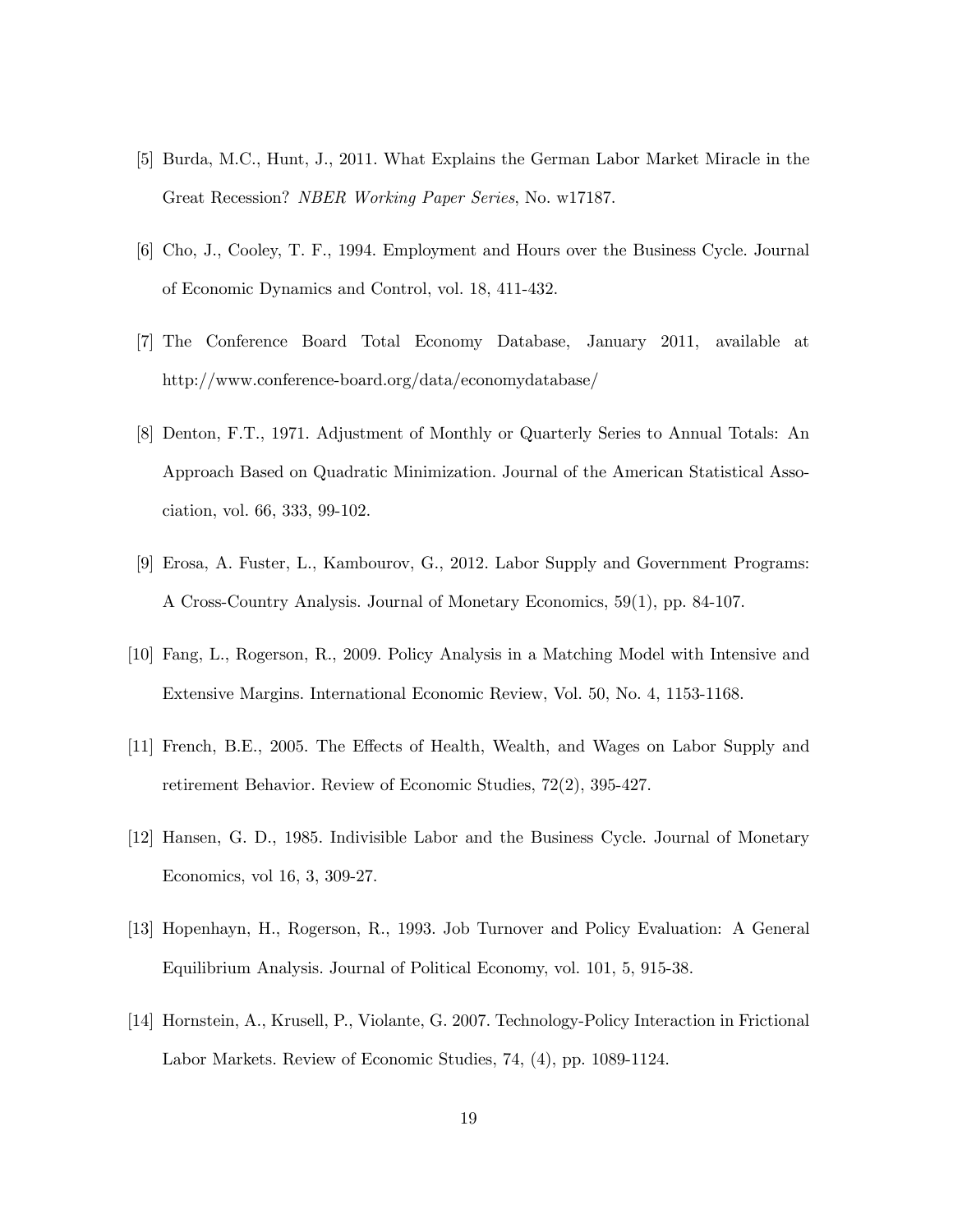- [15] Kydland, F, Prescott, E., 1991. Hours and Employment Variation in Business Cycle Theory. Economic Theory 1(1):1,345-70.
- [16] Krugman, P., 1994. Past and Prospective Causes of High Unemployment. Economic Review of the Federal Reserve Bank of Kansas City, Quarter 4.
- [17] OECD 2008, OECD Indicators of Employment Protection, http://www.oecd.org/document/11/0,3746,en\_2649\_37457\_42695243\_1\_1\_1\_37457,00.html
- [18] Hagerdon, M., Manovskii, 2008. The Cyclical Behavior of Equilibrium Unemployment and Vacancies Revisited. American Economic Review, 98(4), pp. 1692-1706.
- [19] Mortensen, D., Pissarides, C., 1994, Job Creation and Job Destruction in the Theory of Unemployment. Review of Economic Studies, 61(3):397-415.
- [20] Ljunqvist, L., Sargent, T.J., 1998. The European Unemployment Dilemma. Journal of Political Economy, vol. 106 (3), pp. 514-550.
- [21] Ohanian, L.E., Raffo, A. 2011. Aggregate Hours Worked in OECD Countries: New Measurement and Implications for Business Cycles. Journal of Monetary Economics, vol. 59, 1, 40-56.
- [22] Ohanian, L.E., Raffo, A., Rogerson, R., 2006. Long-Term Changes in Labor Supply and Taxes: Evidence from OECD Countries 1956-2004. NBER Working Paper Series, No. w12786.
- [23] Ohanian, L., Raffo, A., Rogerson, R., 2008. Long-Term Changes in Labor Supply and Taxes: Evidence from OECD Countries 1956-2004. Journal of Monetary Economics, vol. 55, 1353-62.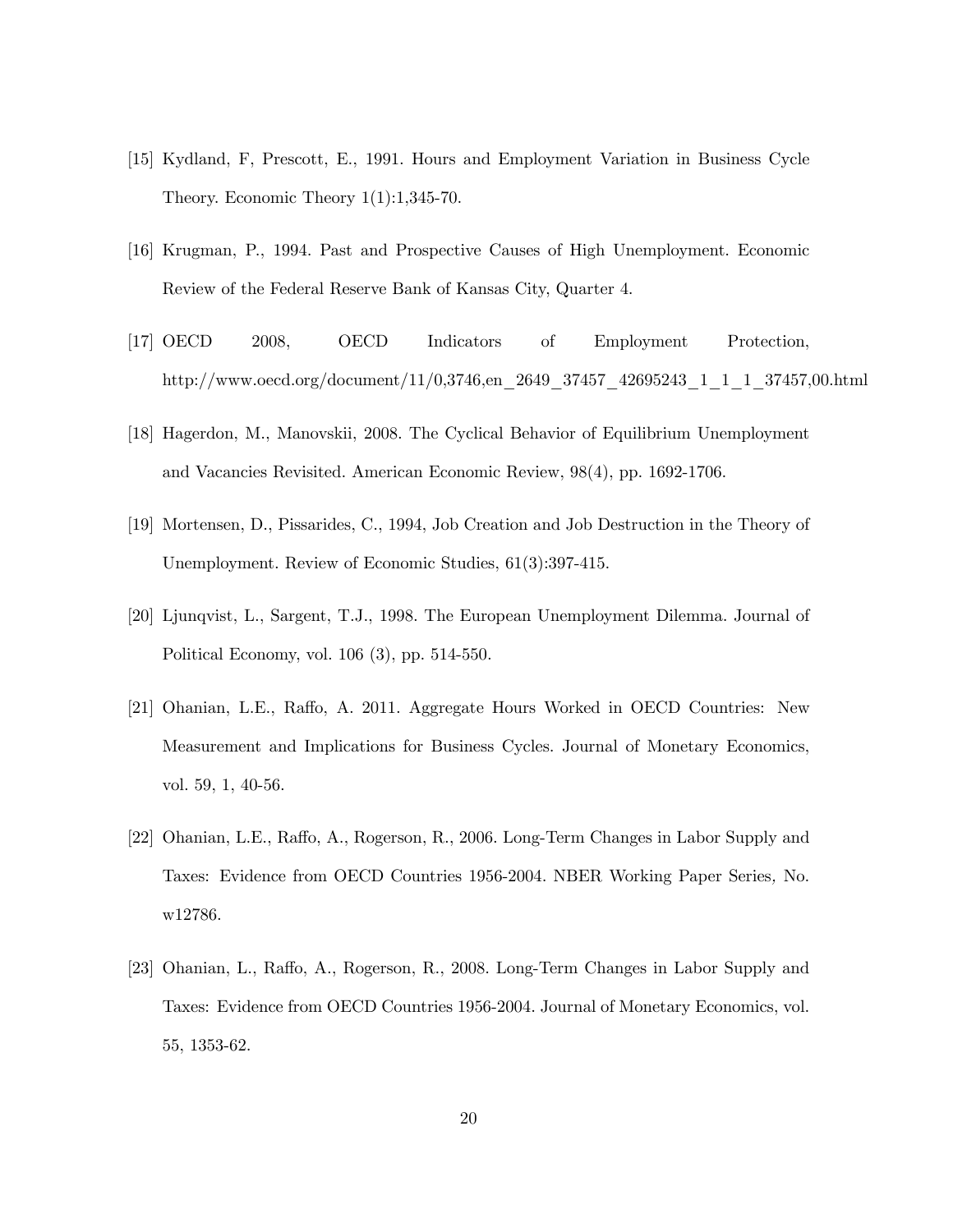- [24] Prescott, E. C. 2004. Why Do Americans Work So Much More Than Europeans? Fedreal Reserve Bank of Minneapolis Quarterly Review, vol. 28 (1), pp. 2-13.
- [25] Rogerson, R., 2006. Understanding Differences in Hours Worked. Review of Economic Dynamics, vol. 9, 3, 365-409.
- [26] Rogerson, R., Wallenius, J., 2009. Employment, Hours per Worker and Taxes: A Life Cycle Analysis. Annals of Economic and Statistics, 95/96, July/December, 105-120.
- [27] Rogerson R., Shimer, R., 2010. Search in Macroeconomic Models of the Labor Market. Handbook of Labor Economics, Chapter 7, pp. 619-700.
- [28] Shimer, R., 2009. Convergence in Macroeconomics: The Labor Wedge. American Economic Journal: Macroeconomics, 1(1): 280-297.
- [29] Shimer, R., 2010. Labor Markets and Business Cycles. Princeton University Press.
- [30] Veracierto, M., 2001. Employment Flows, Capital Mobility and Policy Analysis. International Economic Review, 42, 3, pp. 571-595.
- [31] Veracierto, M., 2008. Firing Costs and Business Cycle Fluctuations. International Economic Reviw, 49, 1, 1-39.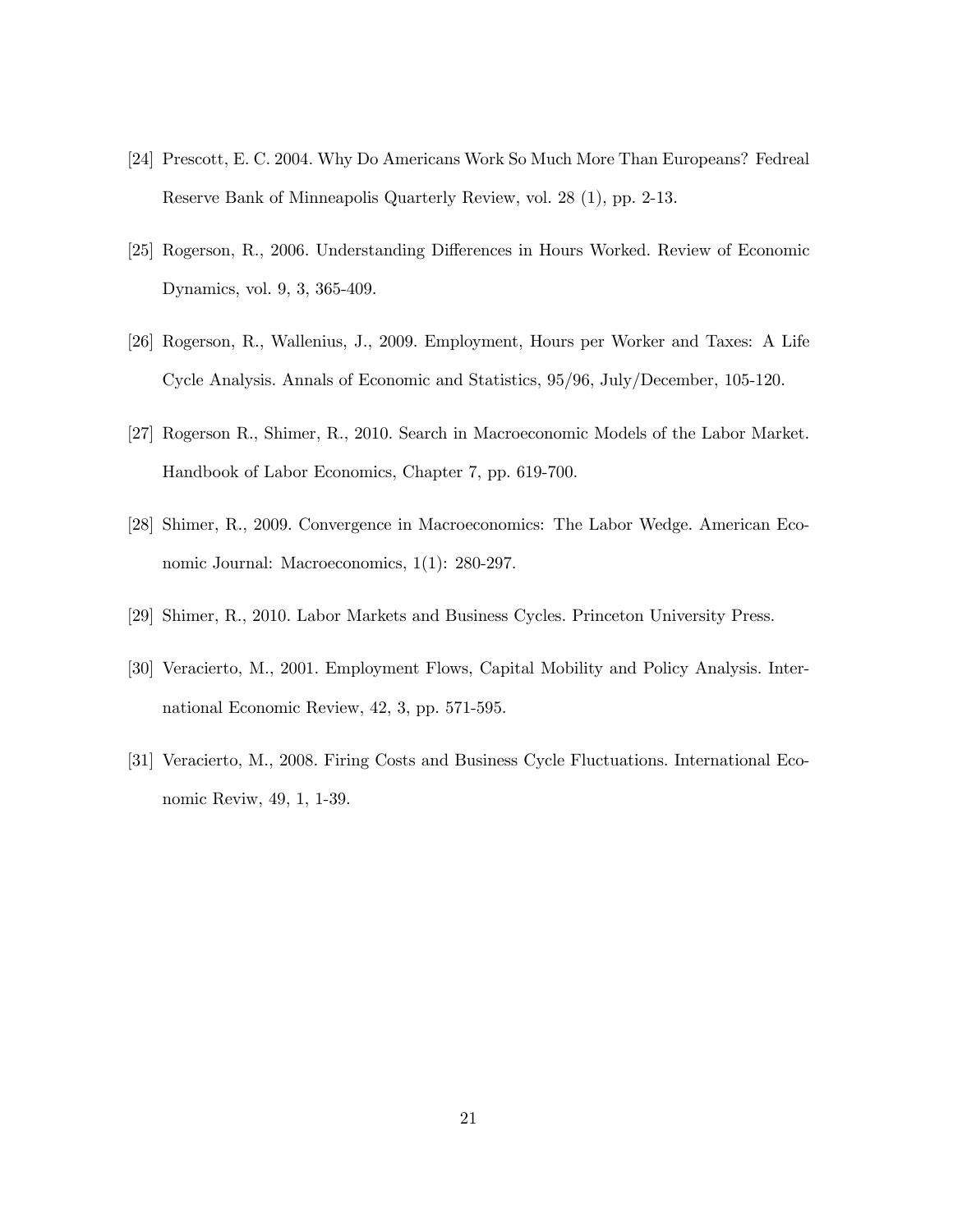# 8 Appendix A. Solving the Model

We solve for the equilibrium of the model by solving the associated Social Planner's problem. One difficulty with this is that the adjustment cost function is not differentiable. To circumvent this problem, we replace the firing cost function with a differentiable function  $g(\cdot).$ 

The function max  $(0, x)$  can be written as follows:

$$
\max(0, x) = \frac{x}{2} + \frac{|x|}{2}
$$

where  $\lvert \cdot \rvert$  is the absolute value function. To approximate the maximum function with a differentiable function,  $g(x)$ , we need to approximate the non-differentiable part. One alternative is to use:

$$
g\left(x\right) = \frac{x}{2} + \frac{\sqrt{x^2 + \kappa}}{2}
$$

where  $\kappa$  is positive real number determining the accuracy of the approximation: the lower  $\kappa$ , the better the approximation. If  $\kappa = 0$  and  $x > 0$ , then left hand side is equal to x. For  $x < 0$ , the two sumands cancel each other out and  $g(x) = 0$ .

Hence, we approximate the firing cost function with the following specification.

$$
g(e_t, e_{t-1}; \kappa) = F\left(\frac{1}{2}(e_{t-1} - e_t) + \frac{1}{2}\sqrt{(e_{t-1} - e_t)^2 + \kappa}\right)
$$

which implies:

$$
\frac{\partial g(e_t, e_{t-1}; \kappa)}{\partial e_t} = -F\left(\frac{1}{2} + \frac{1}{2} \frac{(e_{t-1} - e_t)}{\sqrt{(e_{t-1} - e_t)^2 + \kappa}}\right)
$$

Setting  $\kappa$  close to zero always provides a perfect approximation to the firing cost function, but there is a trade-off because, the first derivatives of  $g(\cdot)$  go to infinity as  $\kappa \to 0$ .

Having introduced the function  $g(\cdot)$ , we proceed to solve the social planner problem, which consist on maximizing the discounted expected utility of households subject to the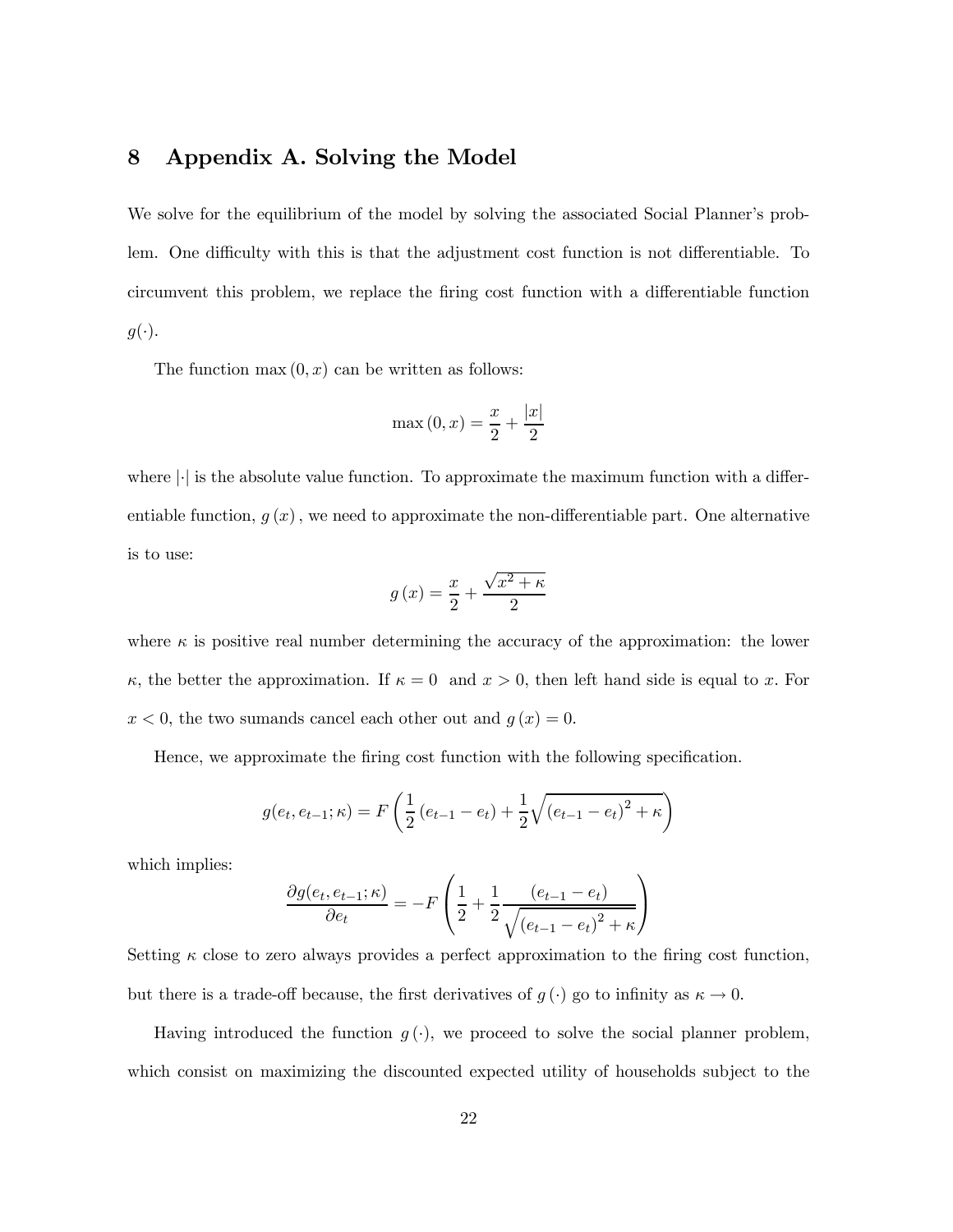usual resource constraints. Replacing the function the firing cost by the function  $g(\cdot)$ , the f.o.c. of the problem can be written as:

$$
\beta E_t \left(\frac{c_{t+1}}{c_t}\right)^{\sigma-1} \left(\theta \frac{z_{t+1} k_t^{\theta} (e_{t+1} h_{t+1})^{1-\theta}}{k_t} + (1 - \delta)\right) = 1
$$
  

$$
Ac_t^{1-\sigma} h_t^{\gamma} e_t = (1 - \theta) \frac{z_t k_{t-1}^{\theta} (e_t h_t)^{1-\theta}}{h_t}
$$
  

$$
(1 - \theta) \frac{z_t k_{t-1}^{\theta} (e_t h_t)^{1-\theta}}{e_t} - \frac{\partial g(e_t, e_{t-1}; \kappa)}{\partial e_t} - \beta E_t \left(\frac{c_{t+1}}{c_t}\right)^{\sigma-1} \frac{\partial g(e_{t+1}, e_t; \kappa)}{\partial e_t} = \left(\frac{A}{1 + \gamma} h_t^{1+\gamma} + Be_t^{\eta}\right) c_t^{1-\sigma}
$$

The above equations, along with the following resource constraint<sup>4</sup>, characterize the solution,

$$
c_t + k_t - (1 - \delta) k_{t-1} = z_t k_{t-1}^{\theta} (e_t h_t)^{1-\theta} - \left( g(e_t, e_{t-1}; \kappa) - \frac{F\sqrt{\kappa}}{2} \right)
$$

Denoting  $\bar{x}$  as the steady state of variable  $x_t$ , the steady state of the model is represented by the following set of equations,

$$
\bar{y} = \bar{k}^{\theta} (\bar{e}\bar{h})^{1-\theta}
$$

$$
\bar{c} + \delta \bar{k} = \bar{y}
$$

$$
1 = \beta \left(\theta \frac{\bar{y}}{\bar{k}} + (1 - \delta)\right)
$$

$$
A\bar{c}^{1-\sigma}\bar{h}^{\gamma}\bar{e} = (1 - \theta)\frac{\bar{y}}{\bar{h}}
$$

$$
(1 - \theta)\frac{\bar{y}}{\bar{e}} + \frac{F(1 - \beta)}{2} = \left(\frac{A}{1 + \gamma}\bar{h}^{1+\gamma} + B\bar{e}^{\eta}\right)\bar{c}^{1-\sigma}
$$

We solve for the business cycle properties of the model by log-linearizing the model around the deterministic steady state. Letting  $\hat{x}_t \equiv \log (x_t/\bar{x})$ , the following equations constitute the log-linearized model.

$$
\hat{y}_t = \hat{z}_t + \theta \hat{k}_{t-1} + (1 - \theta) \left( \hat{e}_t + \hat{h}_t \right)
$$

<sup>&</sup>lt;sup>4</sup>The term  $\frac{F\sqrt{\kappa}}{2}$  guarantees that in the steady state the resource constraint is not affected by the firing cost.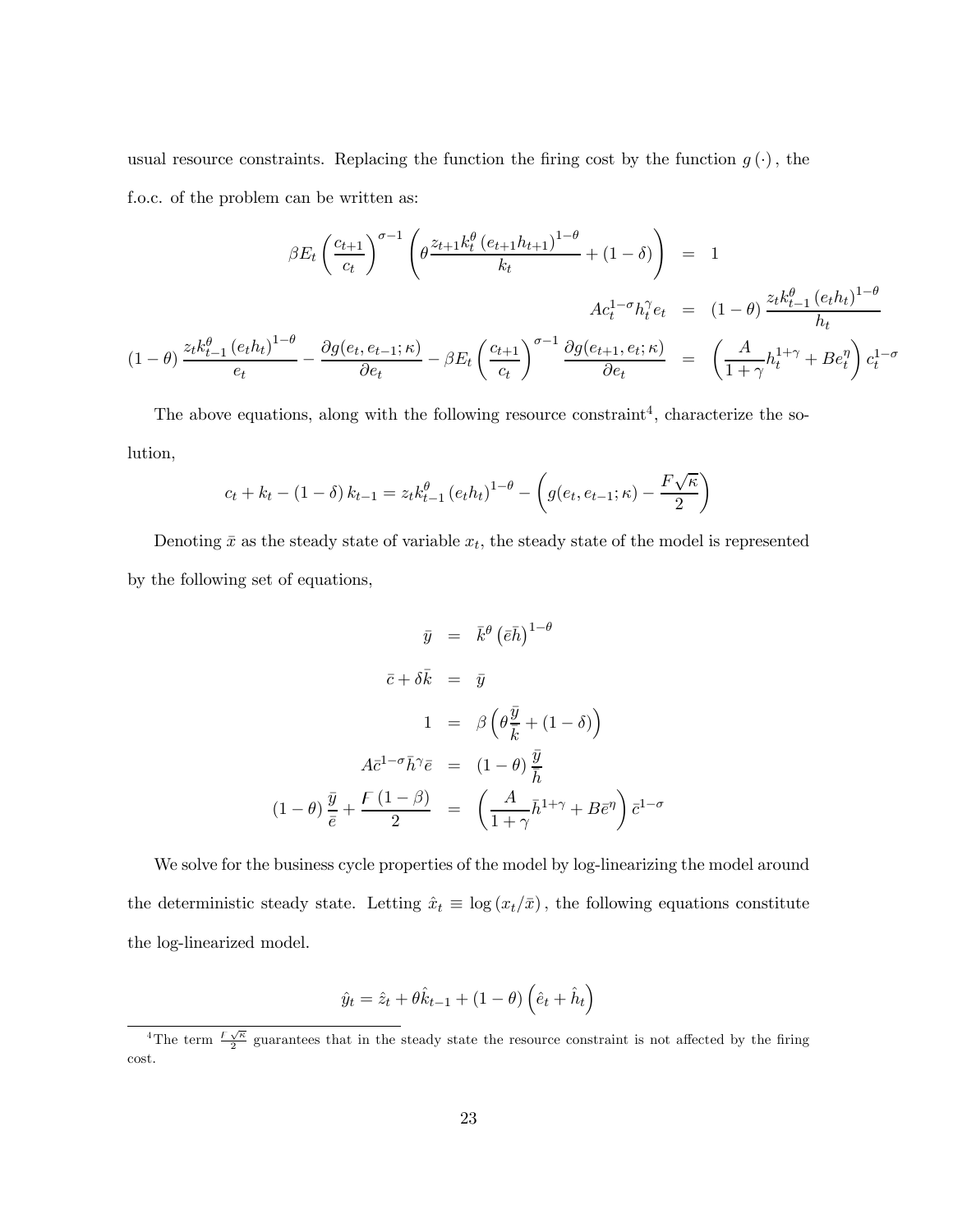$$
\begin{aligned}\n\bar{c}\hat{c}_t + \bar{k}\hat{k}_t - (1 - \delta)\bar{k}\hat{k}_{t-1} &= \bar{y}\hat{y}_t - g\left(\bar{e}, \bar{e}; \kappa\right)\hat{y}_t \\
0 &= \beta\theta \frac{\bar{y}}{\bar{k}} E_t \left(\hat{y}_{t+1} - \hat{k}_t\right) - E_t \left(\hat{c}_{t+1} - \hat{c}_t\right) \\
\hat{c}_t + \gamma \hat{h}_t + \hat{e}_t &= \hat{y}_t - \hat{h}_t\n\end{aligned}
$$
\n
$$
(1 - \theta)\frac{\bar{y}}{\bar{e}}\left(\hat{y}_t - \hat{e}_t\right) - g_1 \left(\bar{e}, \bar{e}; \kappa\right)\hat{g}_{1,t} - \beta g_2 \left(\bar{e}, \bar{e}; \kappa\right) E_t \left\{ - \left(\hat{c}_{t+1} - \hat{c}_t\right) + \hat{g}_{2,t+1} \right\} \\
=
$$
\n
$$
\frac{A}{1 + \gamma} \bar{h}^{1 + \gamma} \bar{c} \left( (1 + \gamma)\hat{h}_t + \hat{c}_t \right) + B \bar{e}^{\eta} \bar{c} \left(\eta \hat{e}_t + \hat{c}_t\right)
$$

where:

$$
g(\bar{e}, \bar{e}; \kappa)\hat{g}_t = \frac{\bar{e}F}{2} (\hat{e}_{t-1} - \hat{e}_t)
$$
  

$$
g_1(\bar{e}, \bar{e}; \kappa)\hat{g}_{1,t} = -\frac{\bar{e}F}{2\sqrt{\kappa}} (\hat{e}_{t-1} - \hat{e}_t)
$$
  

$$
g_2(\bar{e}, \bar{e}; \kappa)\hat{g}_{2,t+1} = \frac{\bar{e}F}{2\sqrt{\kappa}} (\hat{e}_t - \hat{e}_{t+1})
$$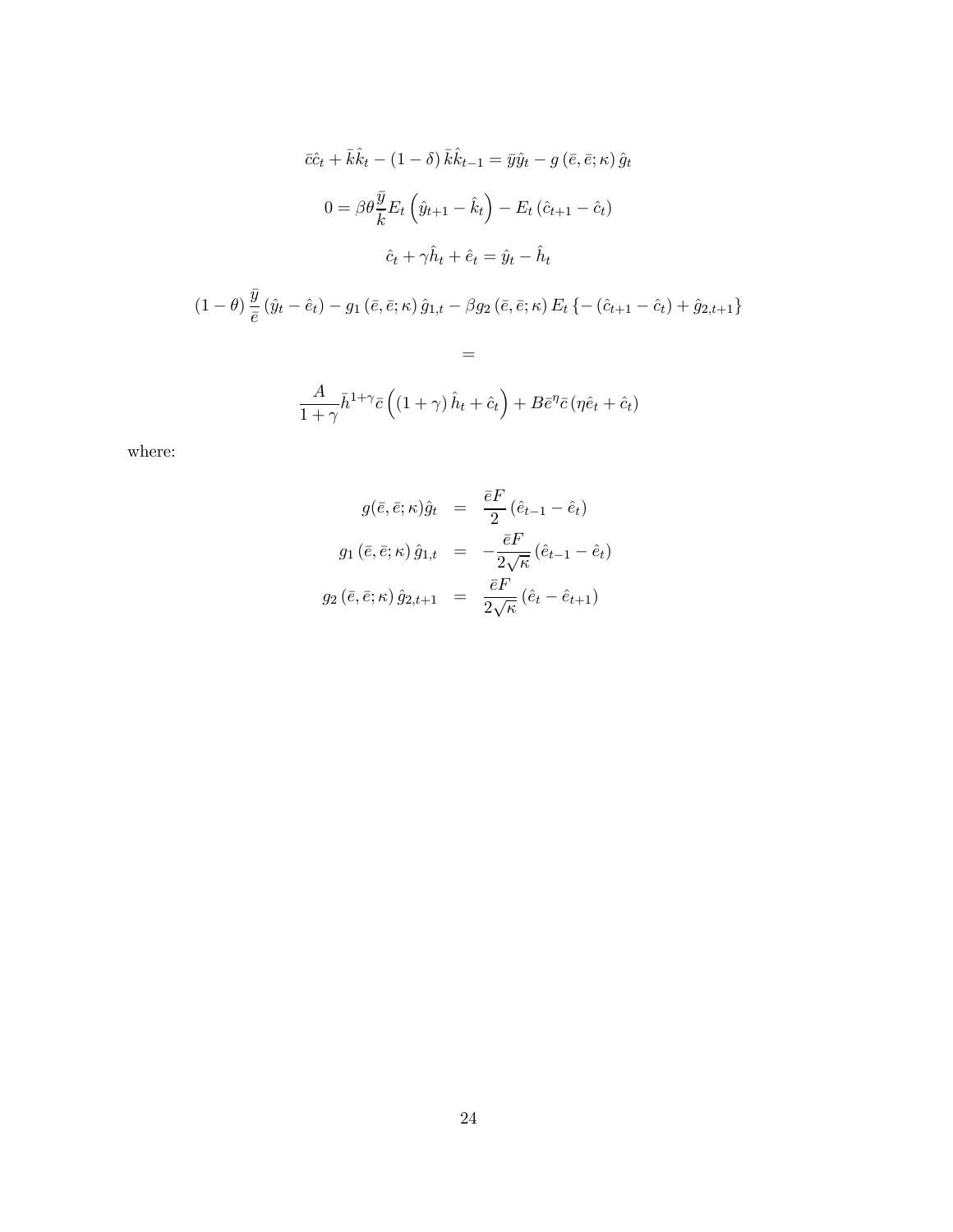|           | Standard Deviation relative to Output |            |                     | Correlation with Output |            |                     |  |  |
|-----------|---------------------------------------|------------|---------------------|-------------------------|------------|---------------------|--|--|
|           | Total<br>Hours                        | Employment | Hours per<br>Worker | Total<br>Hours          | Employment | Hours per<br>Worker |  |  |
| Australia | 0.93                                  | 0.80       | 0.42                | 0.65                    | 0.55       | 0.29                |  |  |
| Austria   | 0.53                                  | 0.34       | 0.39                | 0.51                    | 0.59       | 0.19                |  |  |
| Canada    | 1.00                                  | 0.81       | 0.35                | 0.80                    | 0.77       | 0.49                |  |  |
| Finland   | 0.89                                  | 0.70       | 0.56                | 0.63                    | 0.69       | 0.14                |  |  |
| France    | 0.84                                  | 0.55       | 0.64                | 0.50                    | 0.59       | 0.15                |  |  |
| Germany   | 0.66                                  | 0.55       | 0.38                | 0.80                    | 0.69       | 0.39                |  |  |
| Ireland   | 0.82                                  | 0.71       | 0.34                | 0.67                    | 0.69       | 0.17                |  |  |
| Italy     | 0.76                                  | 0.54       | 0.46                | 0.54                    | 0.47       | 0.34                |  |  |
| Japan     | 0.67                                  | 0.35       | 0.48                | 0.64                    | 0.48       | 0.54                |  |  |
| Korea     | 0.91                                  | 0.44       | 0.44                | 0.71                    | 0.69       | 0.42                |  |  |
| Sweden    | 0.90                                  | 0.80       | 0.54                | 0.75                    | 0.65       | 0.28                |  |  |
| U.K.      | 0.88                                  | 0.61       | 0.39                | 0.70                    | 0.58       | 0.57                |  |  |
| U.S.      | 0.95                                  | 0.77       | 0.29                | 0.84                    | 0.77       | 0.67                |  |  |
| Median    | 0.88                                  | 0.61       | 0.22                | 0.67                    | 0.65       | 0.34                |  |  |

Table 1. Business Cycle Statistics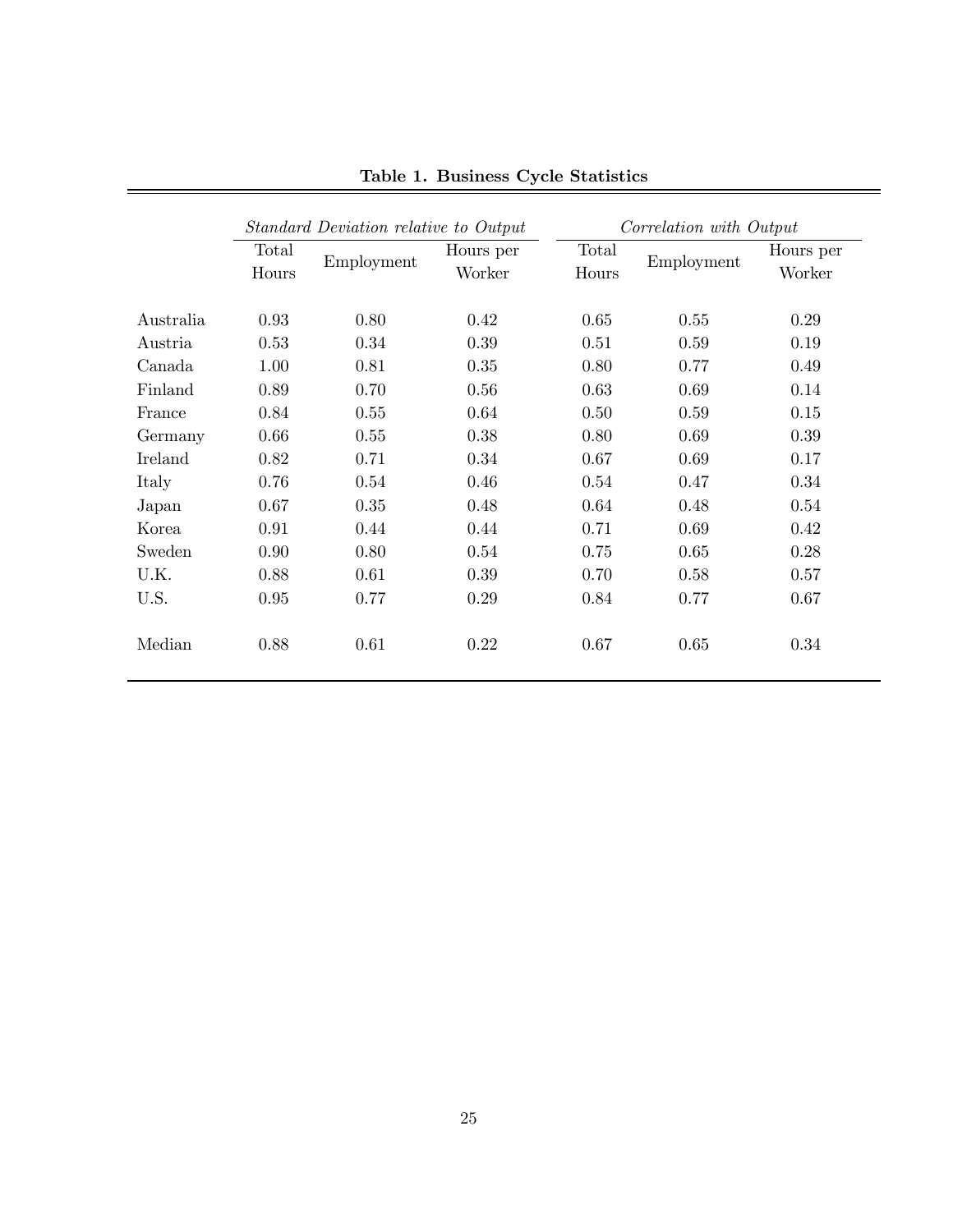| Fixed parameters                                                |              |        |
|-----------------------------------------------------------------|--------------|--------|
| Discount factor $(\beta)$                                       | 0.99         |        |
| Capital share $(\theta)$                                        | 0.36         |        |
| Depreciation rate $(\delta)$                                    | 0.025        |        |
| Curvature in utility function $(\eta)$                          | 0.50         |        |
| Persistence of technology shock $(\rho)$                        | 0.98         |        |
| Standard deviation of technology shock $(\sigma_{\varepsilon})$ | 0.0092       |        |
|                                                                 |              |        |
| Alternative calibrations                                        | <b>First</b> | Second |
| Firing cost $(F)$ in units of quarterly wages                   | 0.00         | 0.045  |
| Curvature in utility function $(\gamma)$                        | 0.25         | 1.71   |
| Utility scale parameter $(A)$                                   | 5.17         | 30.06  |
| Utility scale parameter $(B)$                                   | 0.27         | 0.84   |

Table 2. Calibration

 $=$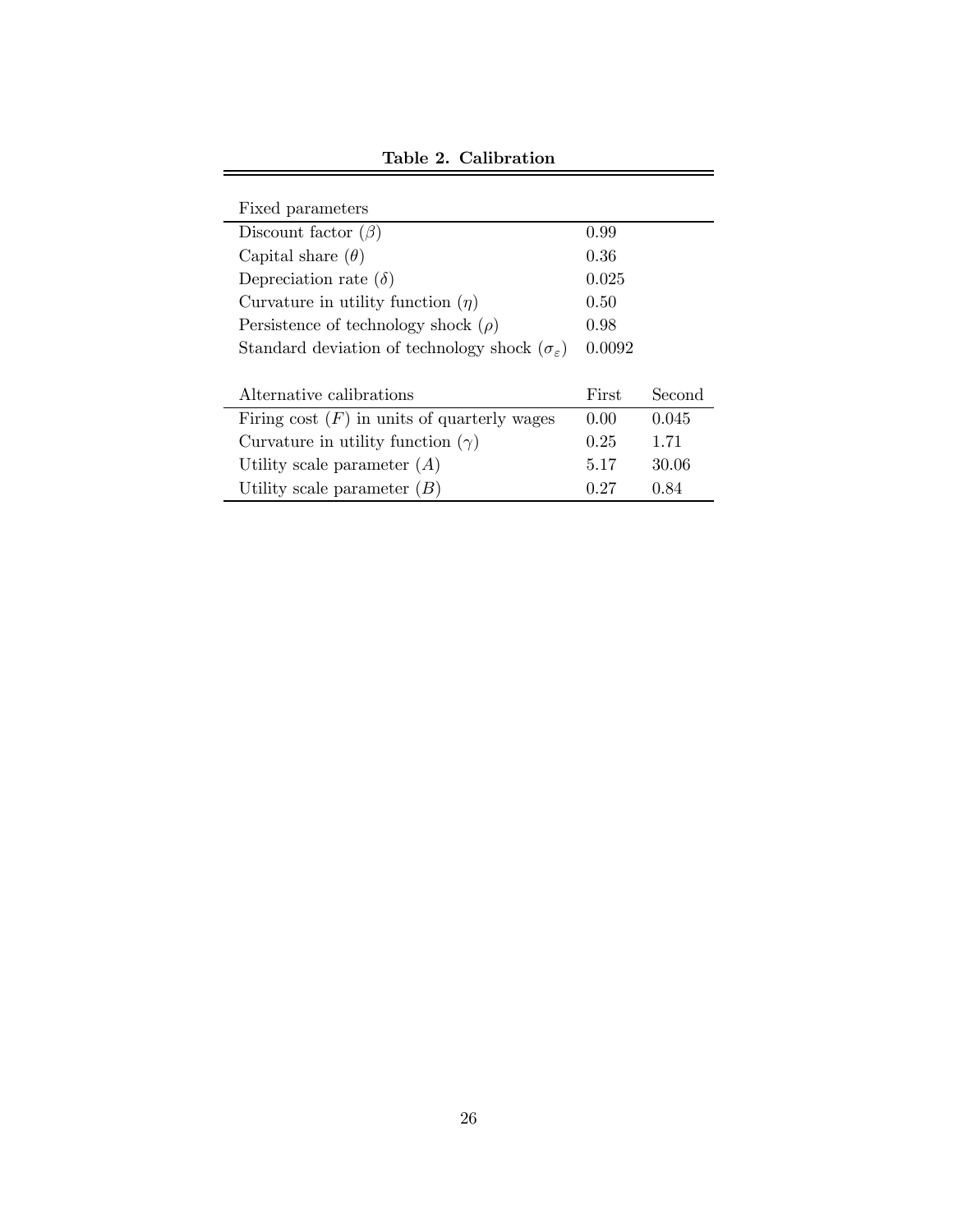| Standard deviation (percent), $F = xw$ with $x =$ | 0.00 | 0.33 | 0.66 | 1.00 | 1.50 | 2.00 |
|---------------------------------------------------|------|------|------|------|------|------|
| Output                                            |      | 1.47 | 1.47 | 1.48 | 1.48 | 1.49 |
| Consumption                                       | 0.60 | 0.58 | 0.58 | 0.58 | 0.57 | 0.57 |
| Investment                                        | 4.56 | 4.15 | 4.17 | 4.19 | 4.22 | 4.25 |
| Capital                                           | 0.39 | 0.36 | 0.36 | 0.36 | 0.36 | 0.37 |
| Total hours                                       | 0.96 | 0.75 | 0.74 | 0.73 | 0.73 | 0.74 |
| Employment                                        | 0.69 | 0.17 | 0.12 | 0.10 | 0.07 | 0.06 |
| Hours per worker                                  | 0.28 | 0.67 | 0.69 | 0.69 | 0.70 | 0.71 |
| Productivity                                      | 0.97 | 0.97 | 0.97 | 0.97 | 0.97 | 0.97 |
|                                                   |      |      |      |      |      |      |
| Correlation with output, $F = xw$ with $x =$      | 0.00 | 0.33 | 0.66 | 1.00 | 1.50 | 2.00 |
| Consumption                                       | 0.95 | 0.96 | 0.95 | 0.95 | 0.95 | 0.95 |
| Investment                                        | 0.99 | 0.99 | 0.99 | 0.99 | 0.99 | 0.99 |
| Capital                                           | 0.35 | 0.35 | 0.35 | 0.35 | 0.35 | 0.35 |
| Total hours                                       | 0.98 | 0.99 | 0.99 | 0.99 | 0.99 | 0.99 |
| Employment                                        |      | 0.64 | 0.58 | 0.56 | 0.55 | 0.55 |
| Hours per worker                                  |      | 0.94 | 0.96 | 0.97 | 0.97 | 0.98 |
| Productivity                                      |      | 1.00 | 1.00 | 1.00 | 1.00 | 1.00 |

Table 3. Results, first calibration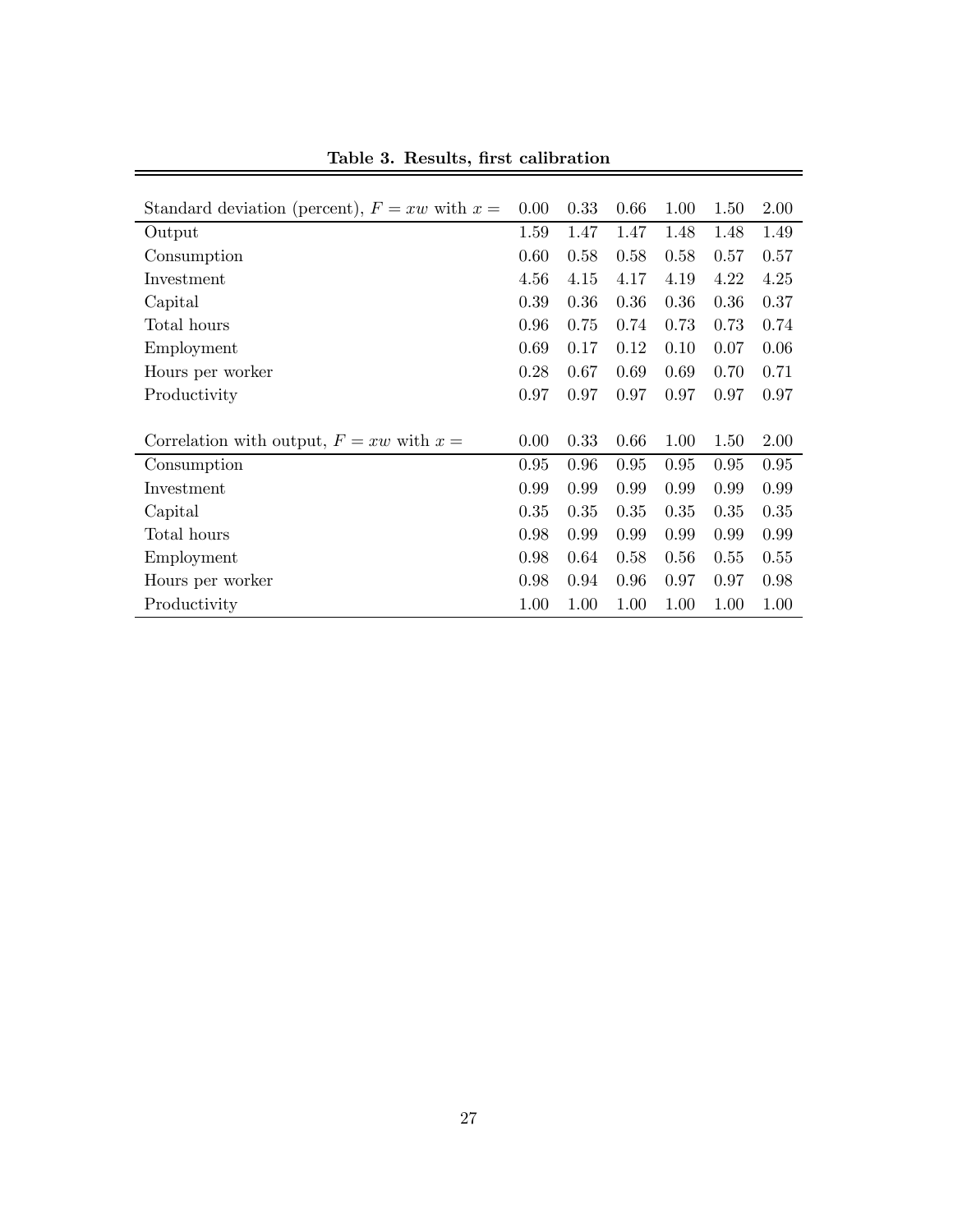| Standard deviation (percent), | $F = xw$ with $x =$ | 0.00 | 0.33 | 0.66 | 1.00 | 1.50 | 2.00 |
|-------------------------------|---------------------|------|------|------|------|------|------|
| Output                        | w/ intensive        | 1.59 | 1.47 | 1.47 | 1.48 | 1.48 | 1.49 |
|                               | wo/ Intensive       | 1.56 | 1.16 | 1.13 | 1.12 | 1.11 | 1.11 |
| Consumption                   | w/ intensive        | 0.60 | 0.58 | 0.58 | 0.58 | 0.57 | 0.57 |
|                               | wo/ Intensive       | 0.60 | 0.53 | 0.52 | 0.51 | 0.50 | 0.50 |
| Investment                    | $w/$ intensive      | 4.56 | 4.15 | 4.17 | 4.19 | 4.22 | 4.25 |
|                               | wo/ Intensive       | 4.46 | 3.04 | 2.94 | 2.92 | 2.93 | 2.94 |
| Capital                       | w/ intensive        | 0.39 | 0.36 | 0.36 | 0.36 | 0.36 | 0.37 |
|                               | wo/ Intensive       | 0.38 | 0.31 | 0.29 | 0.29 | 0.28 | 0.28 |
| Total hours                   | w/ intensive        | 0.96 | 0.75 | 0.74 | 0.73 | 0.73 | 0.74 |
|                               | wo/ Intensive       | 0.92 | 0.32 | 0.24 | 0.20 | 0.16 | 0.13 |
| Employment                    | w/ intensive        | 0.69 | 0.17 | 0.12 | 0.10 | 0.07 | 0.06 |
|                               | wo/ Intensive       | 0.92 | 0.32 | 0.24 | 0.20 | 0.16 | 0.13 |

Table 4. Comparison of results, first calibration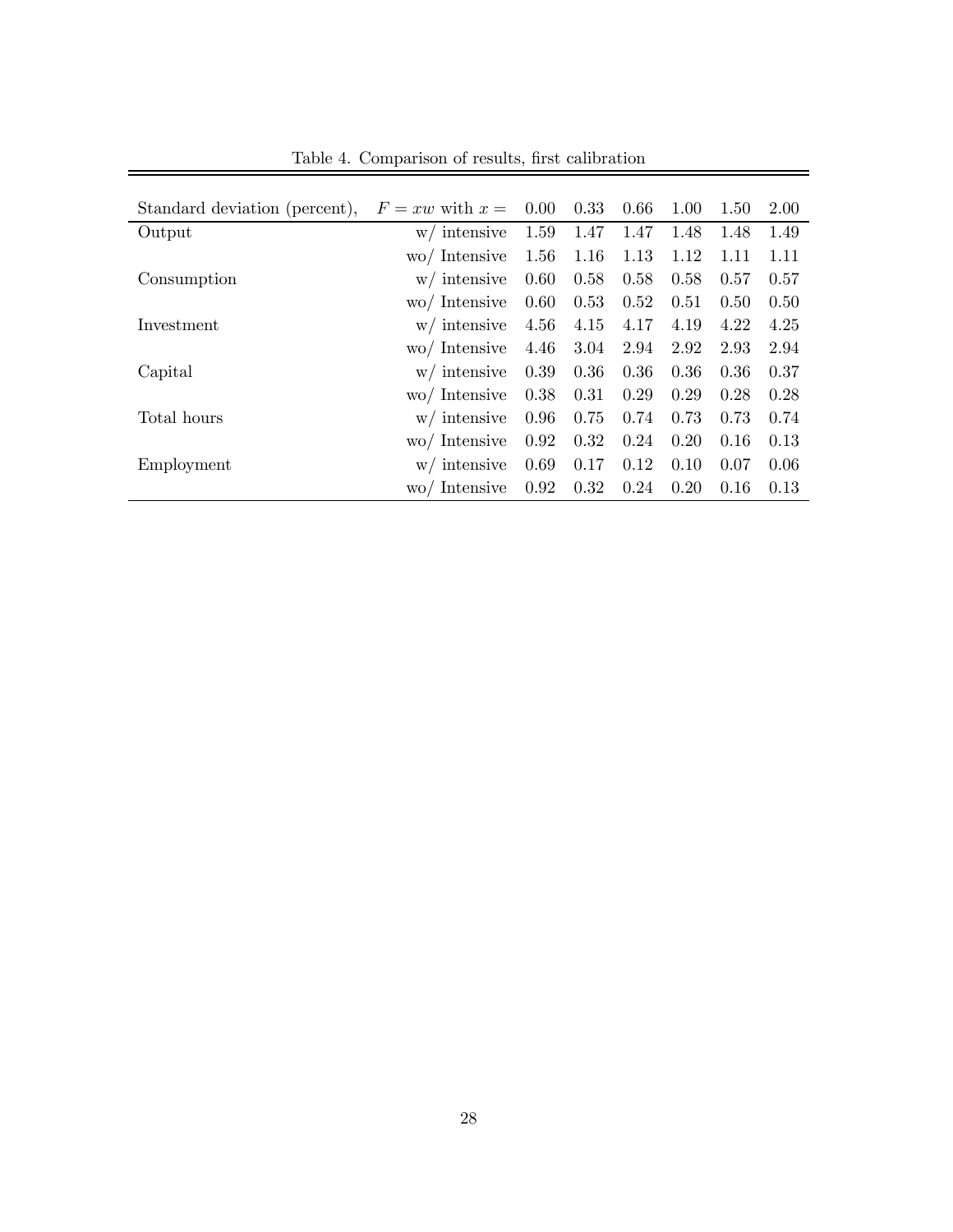| Standard deviation (percent), $F = xw$ with $x =$ | 0.00 | 0.33 | 0.66 | 1.00 | 1.50 | 2.00 |
|---------------------------------------------------|------|------|------|------|------|------|
| Output                                            |      | 1.24 | 1.22 | 1.22 | 1.22 | 1.23 |
| Consumption                                       | 0.55 | 0.53 | 0.53 | 0.52 | 0.52 | 0.52 |
| Investment                                        | 3.64 | 3.34 | 3.31 | 3.31 | 3.33 | 3.35 |
| Capital                                           | 0.33 | 0.31 | 0.31 | 0.31 | 0.30 | 0.30 |
| Total hours                                       | 0.54 | 0.38 | 0.33 | 0.31 | 0.29 | 0.28 |
| Employment                                        | 0.41 | 0.23 | 0.18 | 0.15 | 0.12 | 0.11 |
| Hours per worker                                  | 0.16 | 0.21 | 0.22 | 0.22 | 0.23 | 0.23 |
| Productivity                                      | 0.97 | 0.97 | 0.97 | 0.97 | 0.97 | 0.97 |
|                                                   |      |      |      |      |      |      |
| Correlation with output, $F = xw$ with $x =$      | 0.00 | 0.33 | 0.66 | 1.00 | 1.50 | 2.00 |
| Consumption                                       | 0.96 | 0.97 | 0.97 | 0.97 | 0.97 | 0.97 |
| Investment                                        | 0.99 | 0.99 | 0.99 | 0.99 | 0.99 | 0.99 |
| Capital                                           | 0.35 | 0.35 | 0.35 | 0.35 | 0.35 | 0.35 |
| Total hours                                       | 0.98 | 0.97 | 0.98 | 0.98 | 0.99 | 0.99 |
| Employment                                        | 0.93 | 0.76 | 0.68 | 0.64 | 0.60 | 0.58 |
| Hours per worker                                  |      | 0.92 | 0.94 | 0.95 | 0.96 | 0.96 |
| Productivity                                      | 0.99 | 0.99 | 0.99 | 1.00 | 1.00 | 1.00 |

Table 5. Results, second calibration

 $=$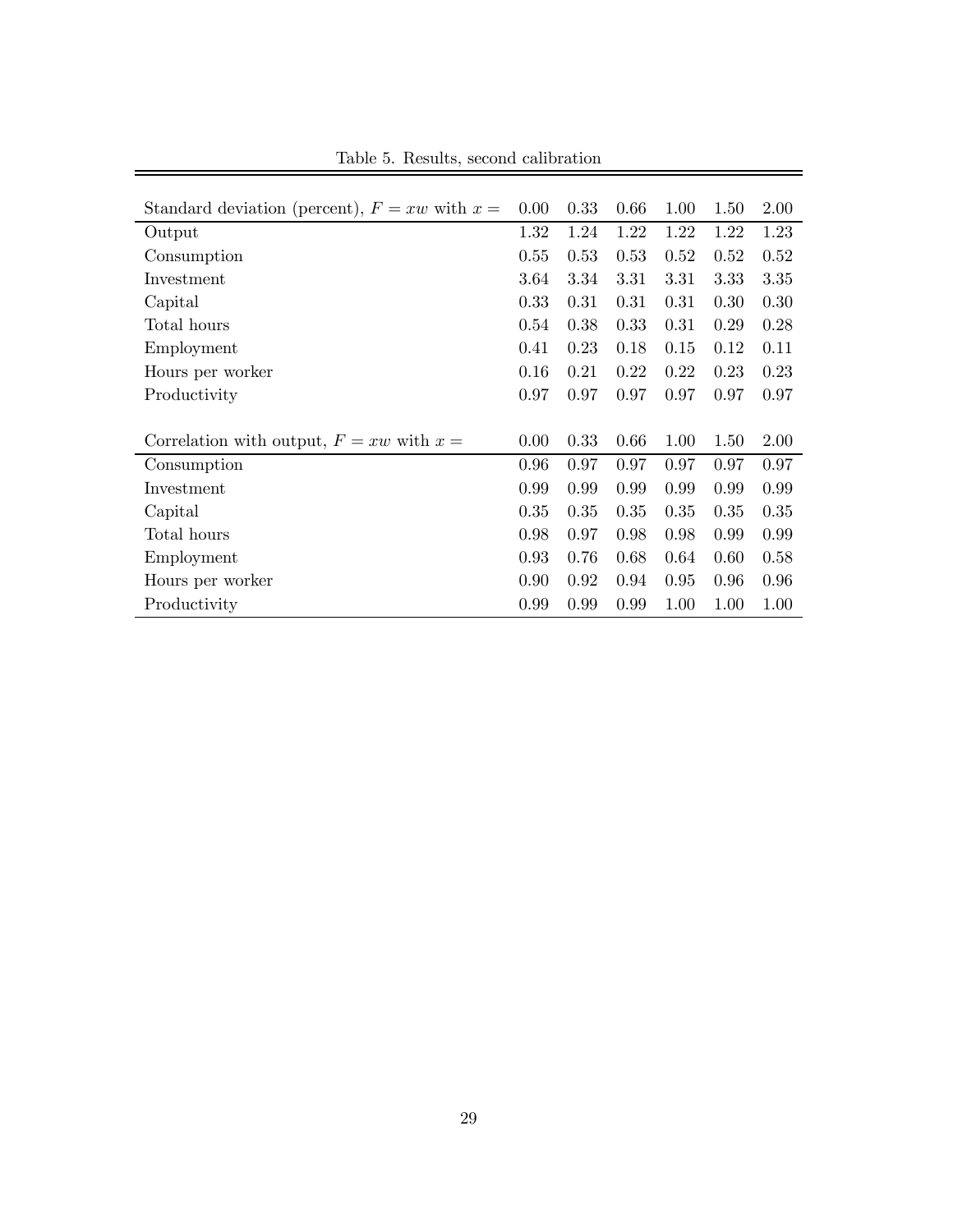

Figure 3. Results, first calibration